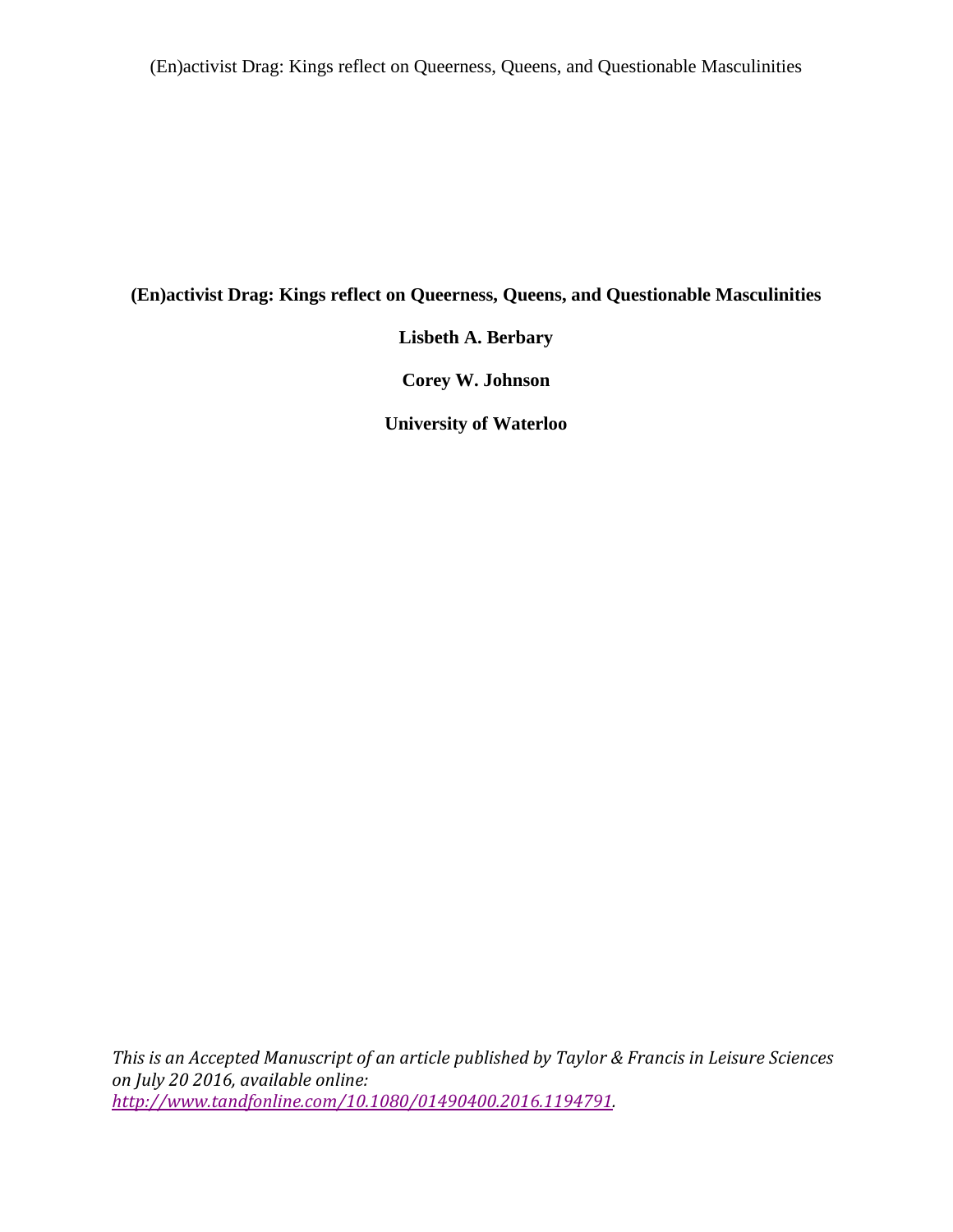## Kings reflect on Queerness, Queens, and Questionable Masculinities

In clubs, bars, private parties, TV shows, and movies, the drag queen has occupied an important space in conceptualizations of gender in America. In recent years, media attention to drag queens has increased dramatically (Schact & Underwood, 2004; Vidal-Ortiz, 2008; Zervigon, 2009) "transforming the once-hidden leisure activity of the Lesbian, Gay, Bisexual, Transgender, and Queer (LGBTQ) community into a publicly recognized leisure practice performed primarily in leisure spaces for the purposes of entertaining others" (Barnett & Johnson, 2013, p. 679). Media products like *RuPaul's Drag Race*; *Too Wong Foo* (Brown, 1995) and *The Adventures of Priscilla, Queen of the Desert* (Hamlin, 1994); and popular books like *Diary of a Drag Queen* (Harris, 2005) have all worked to shift discussions of gender and gender performance into the day-to-day consciousness of mainstream America.

In academia, attention to drag and (re)conceptualizations of gender began even prior to the media boom given Esther Newton's (1972) classic study of *female impersonators in America*, Judith Butler's (1990; 1993) theoretical discussions of *drag as parody*, and Halberstam's (1998) exploration of *female masculinity,* all of which sparked debate and increased research around the intersections of drag, gender, and performativity. Yet, despite recent media attention and increased research on drag queens, little attention is yet to be given in leisure studies to drag queens' counter-parts—**drag kings,** "anyone (regardless of gender) who consciously makes a performance out of masculinity (Halberstam, 1999, p.16), though typically thought of as females who dress up in recognizable male/masculine costume to perform theatrically.

### Drag Kings

Contemporary drag kings "(as opposed to the male impersonator that preceded them in Western culture by at least a century)" (Surkan, 2003, p. 162) have been visible since the mid-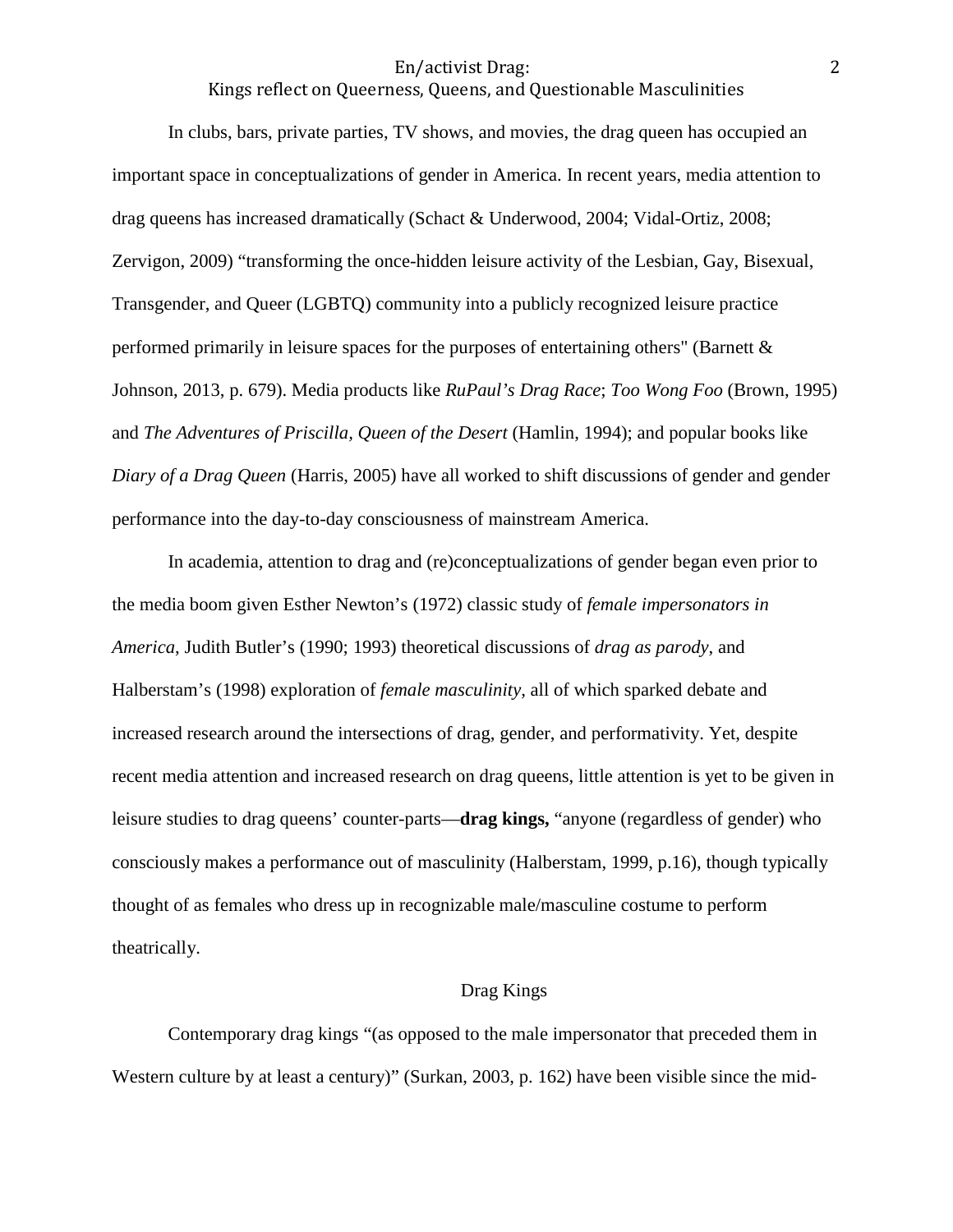## Kings reflect on Queerness, Queens, and Questionable Masculinities

80s, but have only come into mainstream popularity since the late 1990s (Rupp, Taylor, Shapiro, 2010; Volcano & Halberstam, 1999). Over the last few decades, drag king performances have evolved considerably, moving into new venues beyond entertainment to also include participatory, activist, multi-layered acts integrated with fluid complexity, social theory, and challenges to traditional notions of binary gender (Surkan, 2003). Drag king shifts into popular culture and social complexity were partially ignited by Halberstam's books, *Female Masculinity* and *The Drag King Book*—both of which worked to develop complex understandings of the performativity of gender as it engaged with female masculinity, artistic expression, and the production of self, both on and offstage. Understanding this shift within contemporary drag king culture requires exploring a nexus across theory, performance, and conceptualizations of gender and power. Therefore, in order to illuminate the complex experiences of contemporary drag king performers and their understandings of gender, we specifically look to the narrative data collected with eight kings located throughout the US and Canada.

#### Methodology

Given the options surrounding qualitative research, narrative inquiry seemed most appropriate for the study of drag performers because of its inherent potential to position participant's own understanding of their gendered subjectivity at the forefront; illuminate examples of agency and cultural contestation; reveal human transformation; and, promote advocacy through connection with the reader. This approach also may empower our participants by affirming their individual gendered experiences (Costa & Matzner, 2007; Lewis & Johnson, 2011).

Several popular styles of narrative inquiry are used in qualitative research. Specifically, we chose to infuse "biographical" aspects into the "experience-centred" approach described by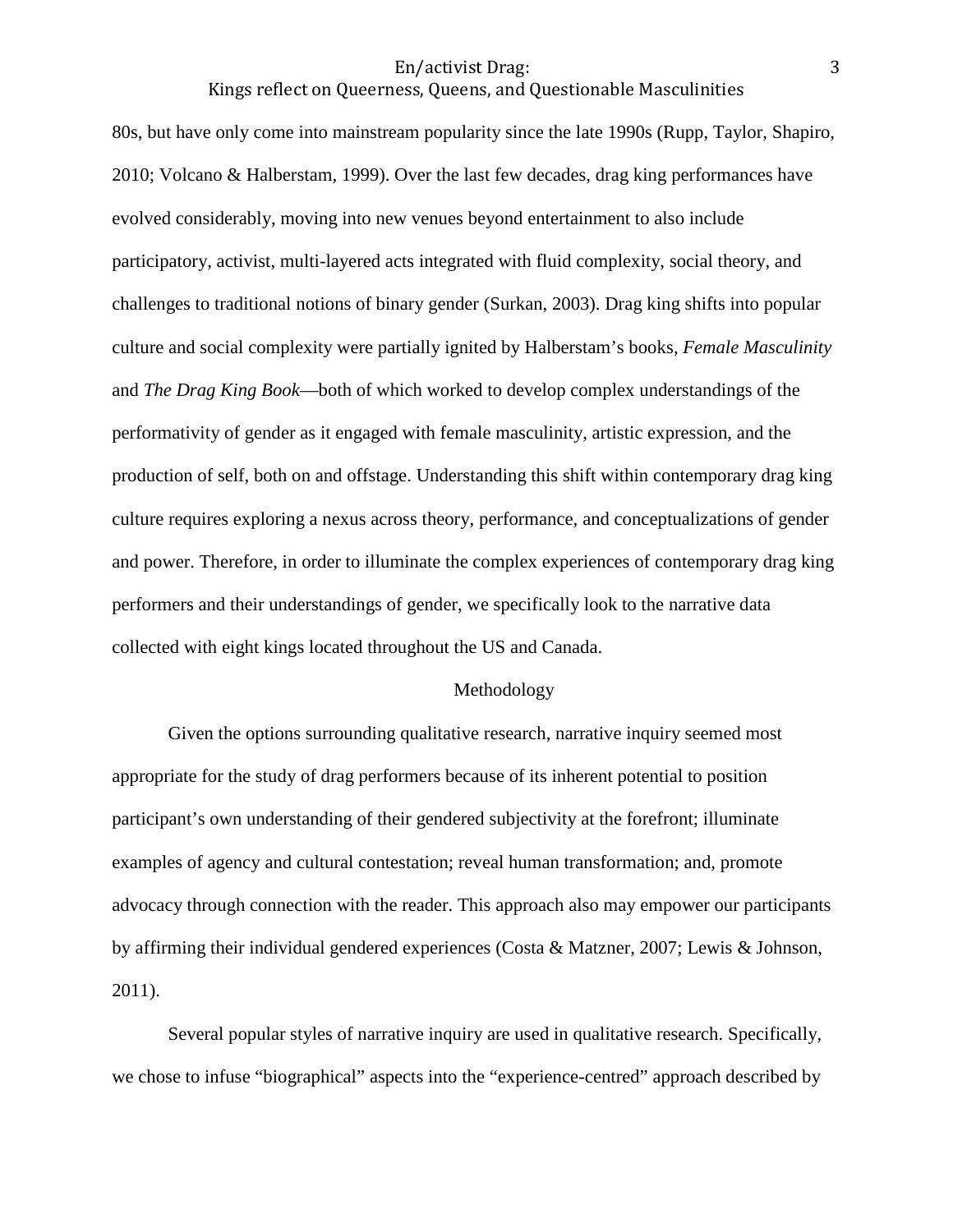## Kings reflect on Queerness, Queens, and Questionable Masculinities

Squire (2008) because the experience-centred narrative "…assumes that narratives: are sequential and meaningful; are definitely human; 're-present' experience, reconstituting it, as well as expressing it; (and,) display transformation and change" (p. 42). Narrative methods put the participant in the centre of the research process as the "expert" of their own life story, which sharply contrasts to traditional methods of the researcher taking full control, considering themselves as the 'experts' to guide the participants' stories (Riessman, 2007; Squire, Andrews, & Tamboukou, 2008). This approach is especially pertinent to our focus on individuals' meaning making processes around life events in relation to gender expressions because gender, while constituted by discourse, is materially experienced in a personal and individualized manner (Butler, 1990). The methodology used in this project then was deliberately selected to encourage our participants' telling of their personal narratives to answer the following research questions: 1) What are the important stories and events that have shaped the performer's drag identity? 2) What are the daily joys and struggles of being a drag performer? 3) What is interesting or meaningful about managing a multiple-gendered identity? 4) What are the relationships between drag performers and the queer community in terms of activism, friendships, politics, and space?

Once ethics approval was secured, *the second author* (will be changed to name when published) used purposive and snowball sampling strategies to recruit queens and kings to be interviewed. In order to capture complexity across social categories, a cadre of performers were recruited who represented the diversity of the drag community in terms of race/ethnicity, age, gender identity, sexual orientation, size of city, motivations for performing (career, charity, etc.) and length of career. However, *the second author* did want participants to have enduring involvement in drag and therefore specifically recruited those individuals who had at least five years of performance experience. Both locally, and when traveling for personal and professional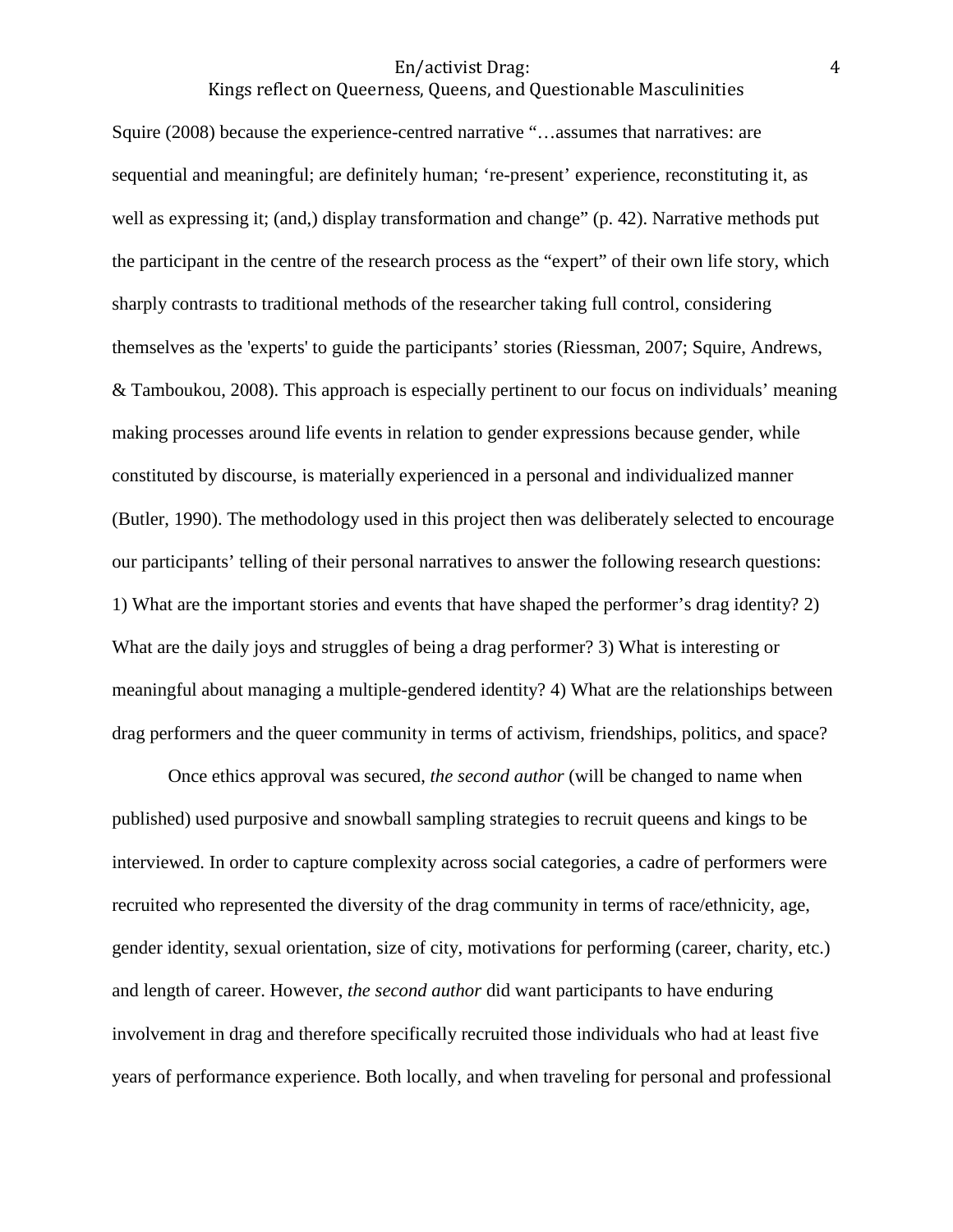## Kings reflect on Queerness, Queens, and Questionable Masculinities

reasons, *the second author* would scour the web and Facebook to learn of the most popular drag performers in the city to be visited including Buffalo, San Diego, Dallas, Miami, Raleigh, Atlanta, and Toronto. Once identifying the primary performers in that city, *the second author* would "friend them" and email them requesting participation in the study. After a performer agreed to be interviewed, an interview was scheduled at a time and location of convenience, which included locations such as living rooms, hotel lobbies, restaurants, bars, and dressing rooms.

Narrative interviews were conducted in an unstructured format from 1-3 hours, where participants shared their stories in ways that allowed them to focus on what they felt was most appropriate and/or relevant, providing an opportunity for their stories to be heard in ways that might otherwise be dismissed or redirected during more semi-structured interviewing formats (Gysels, Shipman, & Higginson, 2008; Riessman, 2007). It is this opportunity to tell the story often omitted from meta-narratives that makes narrative research a potential tool for mobilizing positive change through the telling of marginalized counter-stories (Mattingly & Lawlor, 2000; Riessman, 2007). Furthermore, the narrative platform allows the participants to become "part of a written document – a testimony of what occurred at a particular moment of history" (Stuhlmiller, 2001, p. 75), at times increasing a sense of empowerment through the articulation of traditionally silenced stories (Mattingly & Lawlor).

After all interviews were transcribed, *the first author* was brought on to collaborate on analysis, representation construction, and interpretation of the eight drag king interviews. Using a contextualizing analysis process, initial readings of the transcripts were done with special attention to a priori theory, research questions, and anomalies and repetition within the data. During initial readings, strong narratives grounded in the data were identified with an array of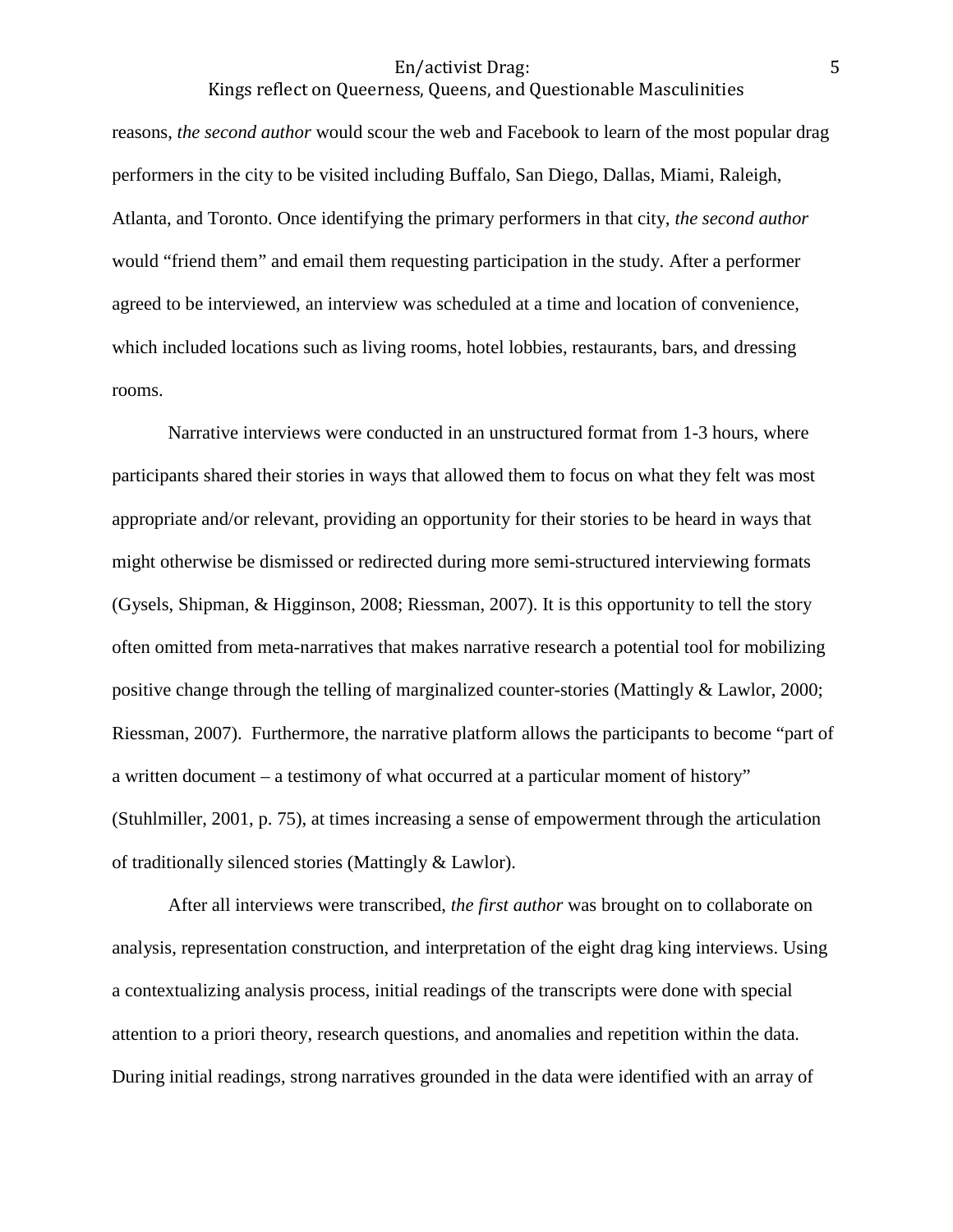## Kings reflect on Queerness, Queens, and Questionable Masculinities

repetitive concepts and themes from the data being explored within each. These identified narratives attended to ideas of: 1) Being Genderqueer; 2) All gender as performance; 3) Misogyny across drag; and 4) Drag as activism. Once identified as meaningful stories, *the second author* gathered quotes from across all eight transcripts for each story that needed to be told, creating storyboards of complied quotes. *The second author* then organized and reorganized quotes from across the transcripts to re-story them into a more visual/poetic, creative analytic narrative format that told the stories that needed to be told based on our research questions (Berbary, 2015; Boles & Berbary, 2014; Parry & Johnson, 2007). These final representations are grounded in the data and are an expression of aspects from each participants' stories, although creative devices such as repetition, visual structure, and emphasis have been added (Berbary, 2011; 2015). Rather than answer each research question separately, each representation integrated responses from across all four research questions to show the intersections of the complexities found within the messy lived experiences of participants as they simultaneously were shaped by the joys and struggles of being a drag performer within their community.

Below we present each of these visual/poetic narratives and then provide researcher interpretation as we thought with theory about our findings. Although in some ways our choice in representing data through this format disrupts the full length, linearly presented, individual narratives, this format allowed us to highlight the tensions, juxtapositions, and breadth of experiences of the participants in a way that brought attention to much of their stories' overarching messages. Finally, as scholars who fully engage with the crisis of representation and shifts towards creative analytic practices, we felt this format provided the potential to engage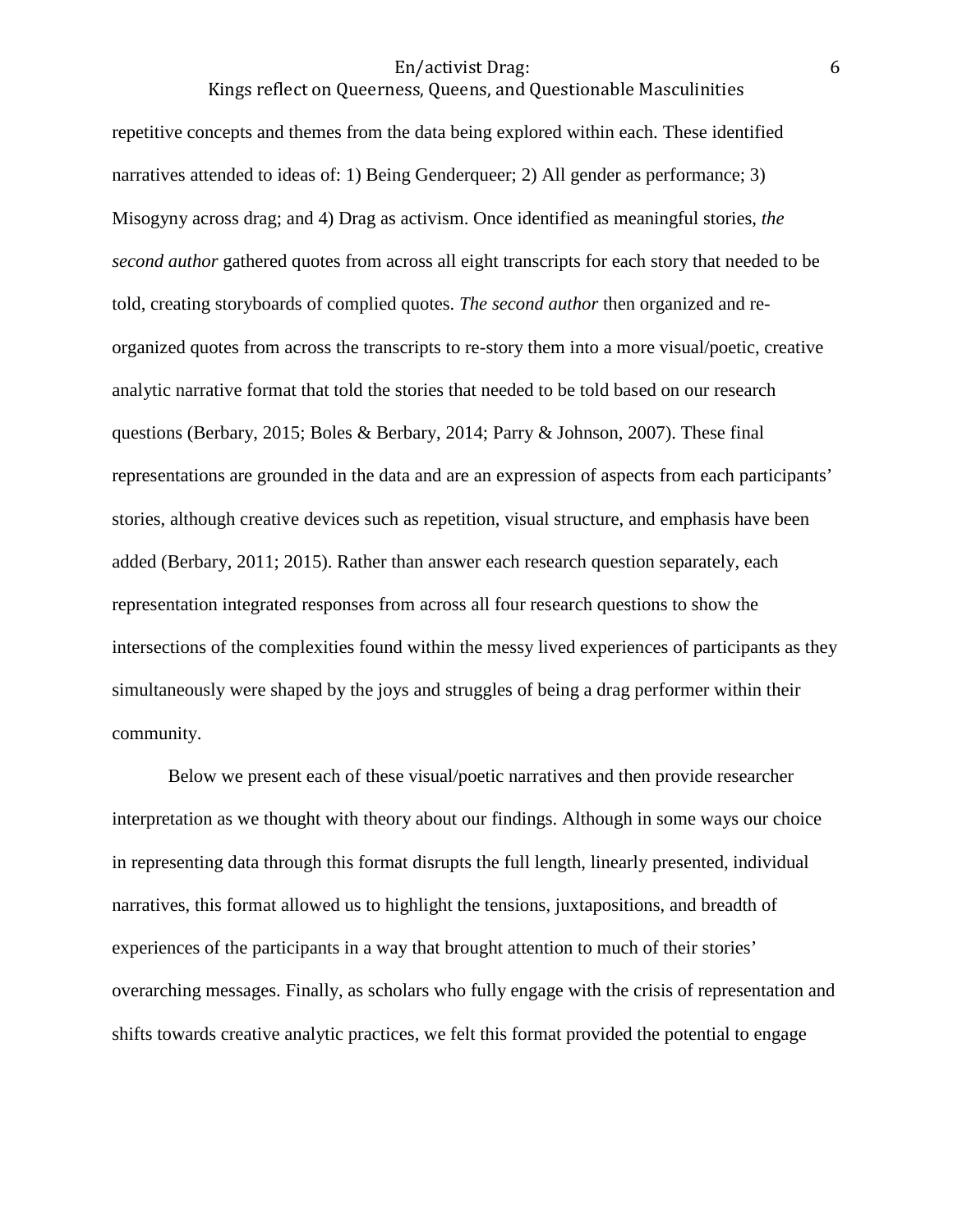readers in an aesthetically accessible and leisurely way that more traditional linear

representations might not (Berbary, 2011; 2015; Parry & Johnson, 2007).

------------------------------------------------------------------------------------------------------------

## **Genderqueer: An "unspeakable" identity**

I carry my female body in more masculine ways, but I don't see myself as **JUST-A-GUY** because *I'm not just a guy*, *I'm so much more than that*. Gender is not binary. You don't have to be one way or another:

*high femme really masculine*

When I was first coming out I thought that I had to *choose* a gender and that's where **I. got. stuck.**

So *I'd try to be* masculine and feel closeted. And *I'd try to be* feminine that that felt really restrictive, and what it came down to is that I'm just all over. I'm all over the spectrum. I'm genderqueer.

Even with all my masculinity, I'm still a woman. I'm a genderqueer woman and that pushes boundaries. I'm not a lesbian, I'm not a gay man, I'm not really trans, I'm genderqueer. It's gender. It's hard. And I get it. More than anyone else I've ever really met, I get it.

I get men, I get women, I get in between, I get it.

I can't be checked off in a nice little box of female or male. So people are scared, attracted, uncomfortable, confused. They don't know what to do with people right in the middle, in middle of transition, in between the plane of gender, in the joy of not knowing.

Even the talk of "in-between" or "in the middle" just reinforces binaries…no matter what we say. Yet who's to say its masculine or feminine?

## *And, does it have to be?*

And so how I perform my gender is in your face, I can't help it, I'm not trying to make anyone uncomfortable, *I just am different*. I just *look different*. I am *different*. I'm genderqueer. I'm walking around as a woman, dressed as a man, almost trans, but not trans...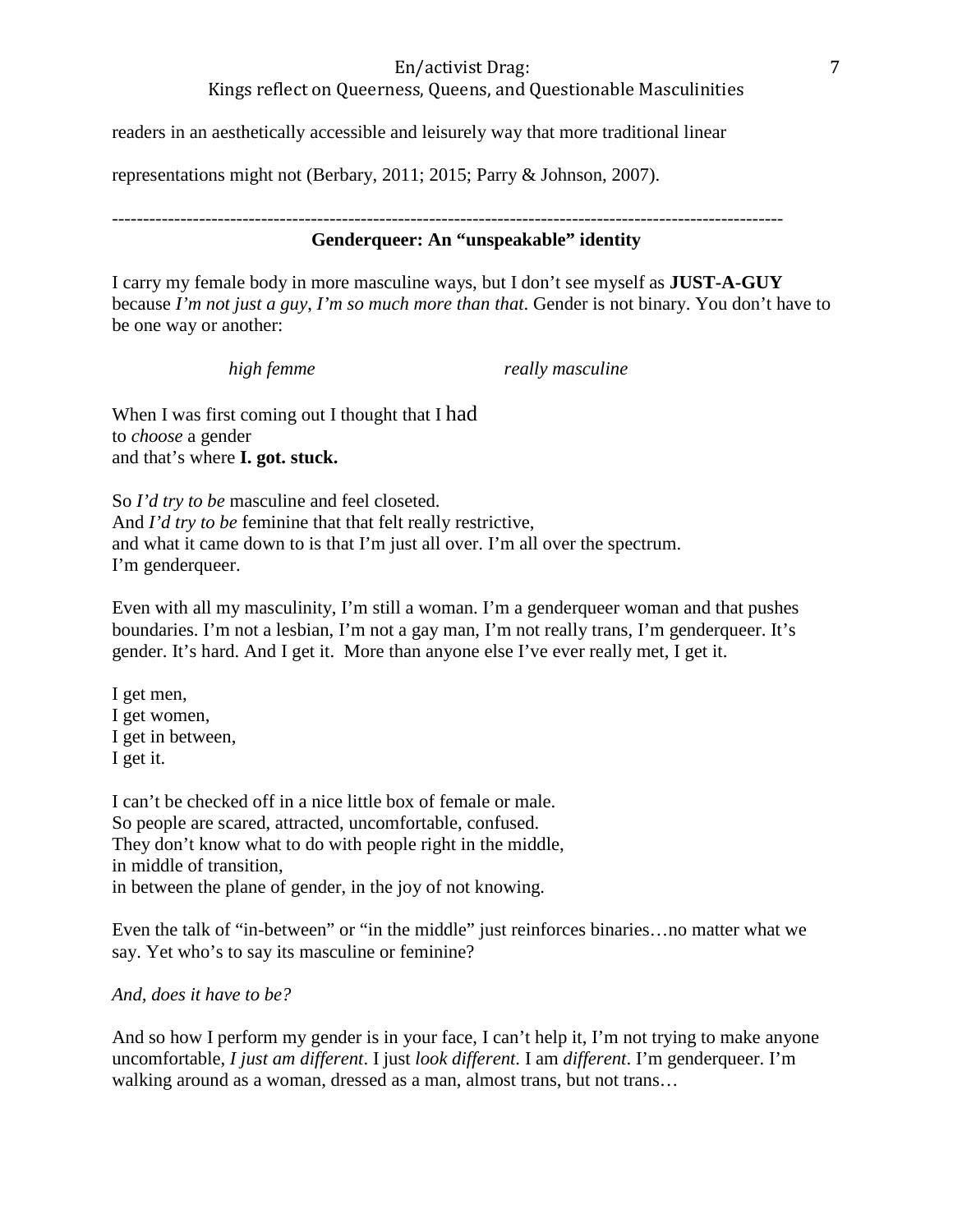*So what am I?*

It's a hard one to navigate. I present masculine, but I'm still a woman. I'm both, I'm all, I'm genderqueer and it's normal to me.

------------------------------------------------------------------------------------------------------------ Genderqueer has only recently entered the lexicon of feminist scholars and activists. Despite the lack of a formal definition, at least a few characteristics are recognizable for people who identify as genderqueer such as individuals refusing to categorize as either male or female. Instead, genderqueer individuals may opt to identify "as both, or somewhere in between" (Beemyn, 2009) to challenge the male-female gender binary and the assortment of norms and roles that are associated with gender concepts. Some may also subsume this definition under the umbrella of transgender identity that can refer to "all individuals who live outside of normative sex/gender relations" (Namaste, 2000, p. 1). Whether transgender or genderqueer, the adoption of nonconforming identities by most of the participants worked to disrupt notions of drag kings as female bodied, female-identified individuals performing a gender in opposition to their day-today presentations. Such relational and situational understandings of gender are becoming more and more accepted within social theorizing of gender identities (Butler, 1990; Connell, 1995; Schacht, 1998). As Schacht (2000) noted, "the meanings attached to these social constructs can only be fully comprehended when they are simultaneously considered as relational contrasts of existence" (p. 254). In other words, meaning connected to terms such as male and female must always be under erasure, deterred, and compared against their difference (Derrida, 1976). Within the space of difference, the disconnections between either/or gender, embodiment, and performance caused a re-thinking of what it means to perform drag—moving away from the typical understanding of drag as a purposeful opposition between body, identity, and the staged gender performance—and moving towards an indefinable queer space. Rupp et al. (2010) acknowledged this as a space of "doing gender differently," noting that many drag kings transformed their identity as a result of performing as a drag king. Specifically, drag kings moved from "female to male gender or sex" and toward other gender non-conforming identities such as "genderqueer and Female To Male (FTM) identities" within these queer leisure spaces (p. 282). A queer space of this nature blurred binaries, dismantled the thinkability of 1:1 correspondences between inside/outside, male/female, authentic/inauthentic, and mind/body, and further complicated the social constructions of gender (Barad, 2007). The introduction and recognition of genderqueer subjectivity then complicated the definition of "drag king" as a female performing male—and instead worked to welcome the stage to "doing drag differently" by opening the term drag up to more than just those individuals performing binary gender "mismatches" between body/identity and performance.

------------------------------------------------------------------------------------------------------------

## **Doing drag: Gender as always a performance**

It's funny to me because a lot of trans guys who did drag before they transitioned decide not to do it anymore. They say:

*"I feel like I'm making fun of myself or that I don't need to pretend anymore."*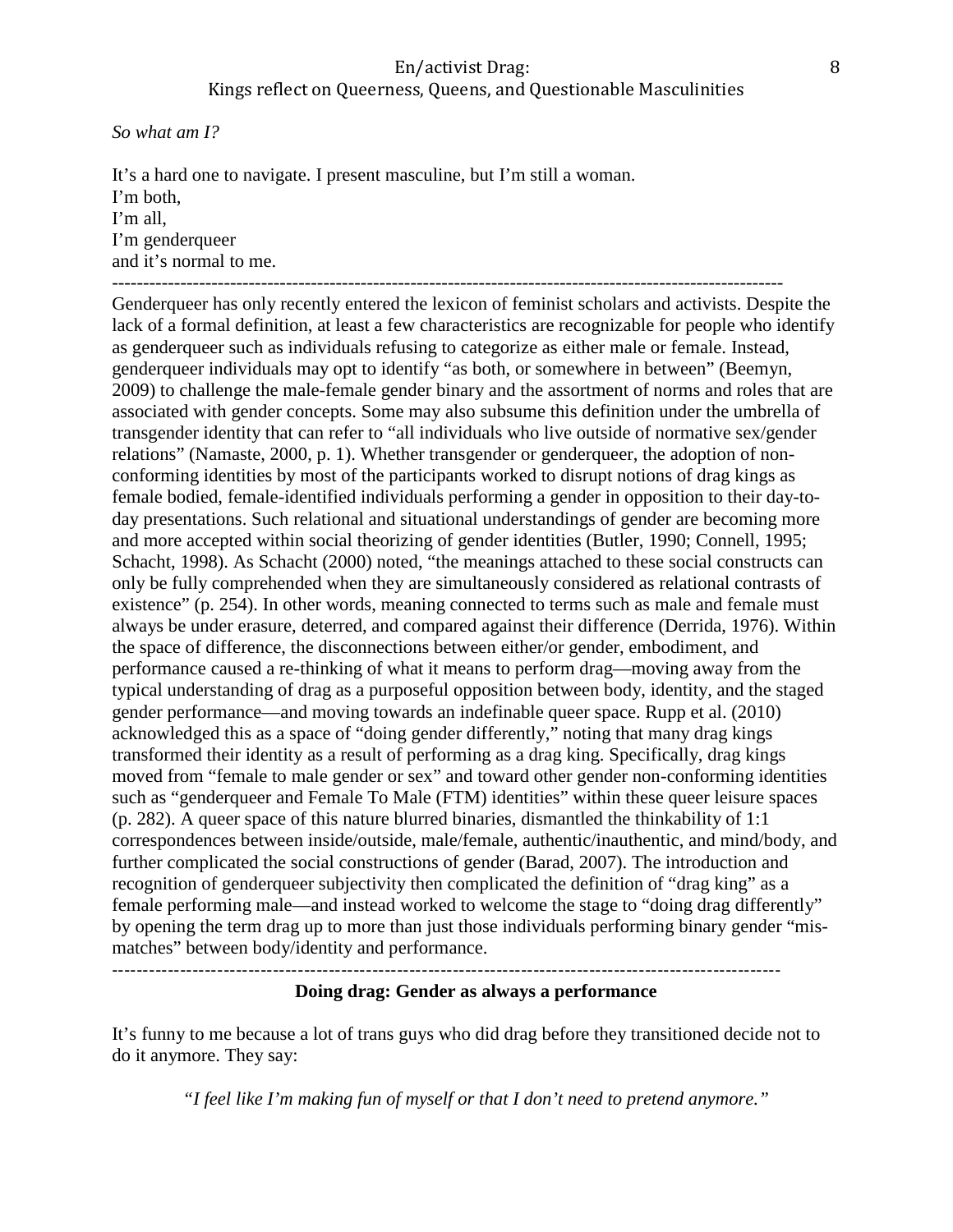I'm different. I go on. People ask me "why are you still performing since you transitioned?" Like how can it still be drag if I'm *just dressing up as myself*? As the gender I normally present as— "a man performing masculinity?"

But for me the definition I give of drag is: *a performance of gender*.

It's about a performance that shows funny, comedic, or stereotypical aspects of gender, and makes people question:

> *this is what we see as male, but… is that really necessarily male? Or can a female play that? Or why is that thing only allowed for men? To dance like a man? What does that even mean?*

…so regardless of however you identify around gender you can *still perform it*. It doesn't have to be the opposite of how you present. Gender is not a binary and so as drag kings we can be a genderqueer society so…

If you're a fem performer and you want to perform femininity, *you can* at a drag king show.

If you're a man and you want to perform masculinity, *you can* at a drag king show.

If you're trans and you want to perform femininity, *you can*; masculinity, *you can*. You can switch your gender up, *you can* do whatever, *you can* do burlesque; boilesque, *you can* do whatever you want.

We can reimagine masculinity or play with our effeminate sides. We can try a gender on. We can take up that space. We can show another realm of attraction, another path that

*up*.

*things*

*shakes* We can interact with people genuinely and with respect, regardless of what gender roles we are in at that moment. We can show that we are pretty without it all. We can be the genders we'd like to see become in the world. We can perform gender. We can perform *genders*. *We can*.

So do it. Do drag with love, passion, and respect. Do it all? *Yes we can.*

------------------------------------------------------------------------------------------------------------

Although many participants identified as genderqueer, there were also individuals who identified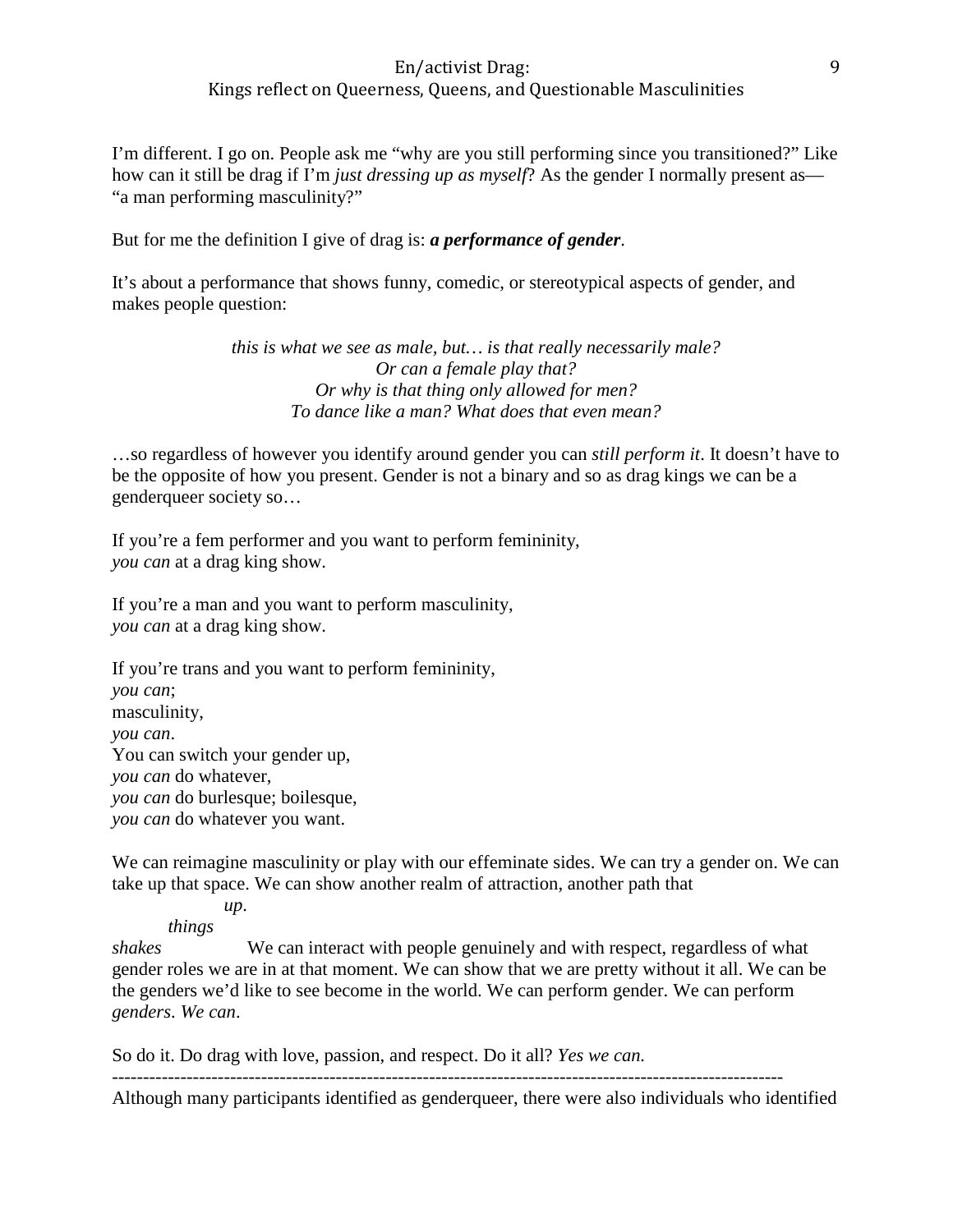as or spoke about drag kings who identified with more traditional binary positions. In particular, participants spoke of different drag communities and individuals having various levels of acceptance of drag kings and queens who performed the gender that they lived out on a day-today basis otherwise known as bio kings and queens (Rupp et. al, 2010). Participants told stories of individuals who were questioned about their legitimacy as a drag performer when they had either taken part in gender re-assignment surgery and/or were now performing the gender that matched their body and/or simply were performing the gender that they identified with daily regardless of body. For some, it somehow seemed less of a performance if your body/gender identity matched the gender you were performing on-stage. However, while there were various perspectives, participants reiterated that in many drag king communities, no matter how one identified, all gender was understood as a performance, a copy of a copy without an original (Baudrillard, 1981/1998). And so regardless of body or identity, getting up on stage always was a performance of some gender, just as one's day-to-day gender may be considered a performance. Therefore, all gender can be seen as drag (Butler, 1993). ------------------------------------------------------------------------------------------------------------

## **Navigating misogyny: Inequity in Queen vs. King drag**

We are set up for less fame because we perform in groups. Maybe it's our female socialization we depend on one another. We don't get that notoriety like individual drag queens. *And that's frustrating.*

I'm a performer too. I put my heart into it too. I work while on stage. I don't just put on a good face and lip-sync to success.

But what do we expect? Traditional gender roles rule even in *Drag*. A woman dressed as a man is a tomboy, mostly ignored. But a man dressed as a woman? A body with make-up, high heels, long hair… well "she" is a spectacle. *A big deal*! Deserving of attention. Anyone transforming into a beautiful women will be slathered with compliments. Dress like a guy, and not one….

## *And that's frustrating*.

And the misogyny we put up with. Drag queen, *big-barbies* with their hyper-glamorized version of femininity—well some of them still hold onto their high level of privilege and entitlement that comes from being a man. Dress like a women, but you can't kick out the male privilege in them! They may be impersonating a woman, but they don't have to think like one---they can ignore the need to reflect on how to operate in a world run by men. Impersonate the glamour, ignore the inequality that comes along with it. Sometimes they even disrespect drag kings by still calling us "she" when on stage—try calling a drag queen "he" and see what happens!

## *And that's frustrating.*

And then there is the misogyny that drag kings do themselves. Some drag kings think that just because they identify as a woman, when they aren't in drag its okay for them to portray certain aggressive roles on stage as a man. They're all about sex and objectifying women.

*And that's frustrating.*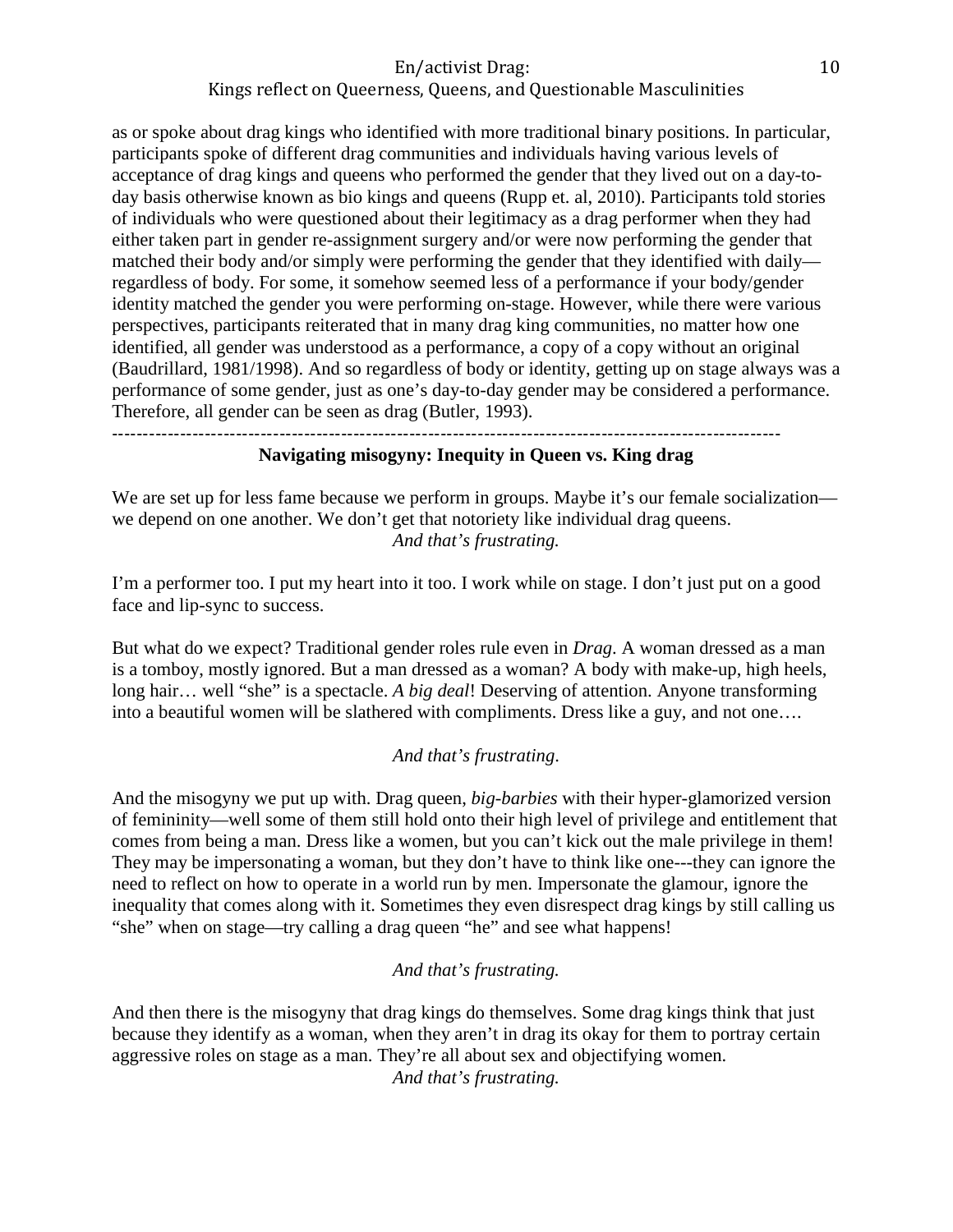But there are some of us who *do drag differently*. We make drag political. We ask what stories we want to tell about... political systems, war, family issues, alcoholism? What kind of space do we want to take up? What kind of masculinity do we want to see in the world? Why perpetuate negative views of masculinity? Instead, let's challenge social norms and provide positive presentations of various gender identities.

So, kings may have less notoriety, less space, and unequal pay… but maybe we can make our moment count a little more, maybe make it a little more precious. *And that's a little less frustrating.* 

Just as there were at times discrimination or questioning around the legitimacy of certain drag performers, drag kings spoke of the clear discriminatory interactions that they experienced with drag queens. The participants spoke of most drag queens thinking lesser of drag kings because of androcentrism, phallocentrism, and their inability to access hegemonic masculinity (Connell, 1995), therefore not granting kings the same legitimacy and prestige that the drag queens themselves enjoyed and acknowledged among one another. A common complaint that the drag kings had was that drag queens performed femininity and expected the privileges that they expected came with femininity—such as being told they were beautiful, being called she, getting appreciation for their style—yet queens simultaneously also still expected male privileges and maintained masculine privilege such as using space, intimidation, misogyny, and patriarchy to lay claim to drag stages, notoriety, and social and economic capital (Dolan, 1985; Frye, 1983; Gagné and Tewksbury, 1996; Schacht, 1998, 2000, 2002a, 2002b; Tewksbury, 1993, 1994). At times, drag kings themselves participated in and even recognized their own complicity in hegemonic forms of both femininity and masculinity. Consequently, their "in your face" experiences of male privilege and misogyny led many of them to want to do their own drag differently to challenge normative forms of dominant masculinity—forcing them to question their own performances of masculinity and use of masculine privilege both in their drag and dayto-day lives.

# ------------------------------------------------------------------------------------------------------------

## **Doing drag deliberately: Activating change in/through gendered "en-activism"**

# Drag opens things up.

| Straight | gay | b1 | pan | trans | butch | temme |
|----------|-----|----|-----|-------|-------|-------|
|          |     |    |     |       |       |       |

## *We use drag to create* ← *connections* → *across lines*

Welcoming the most disenfranchised in the queer community.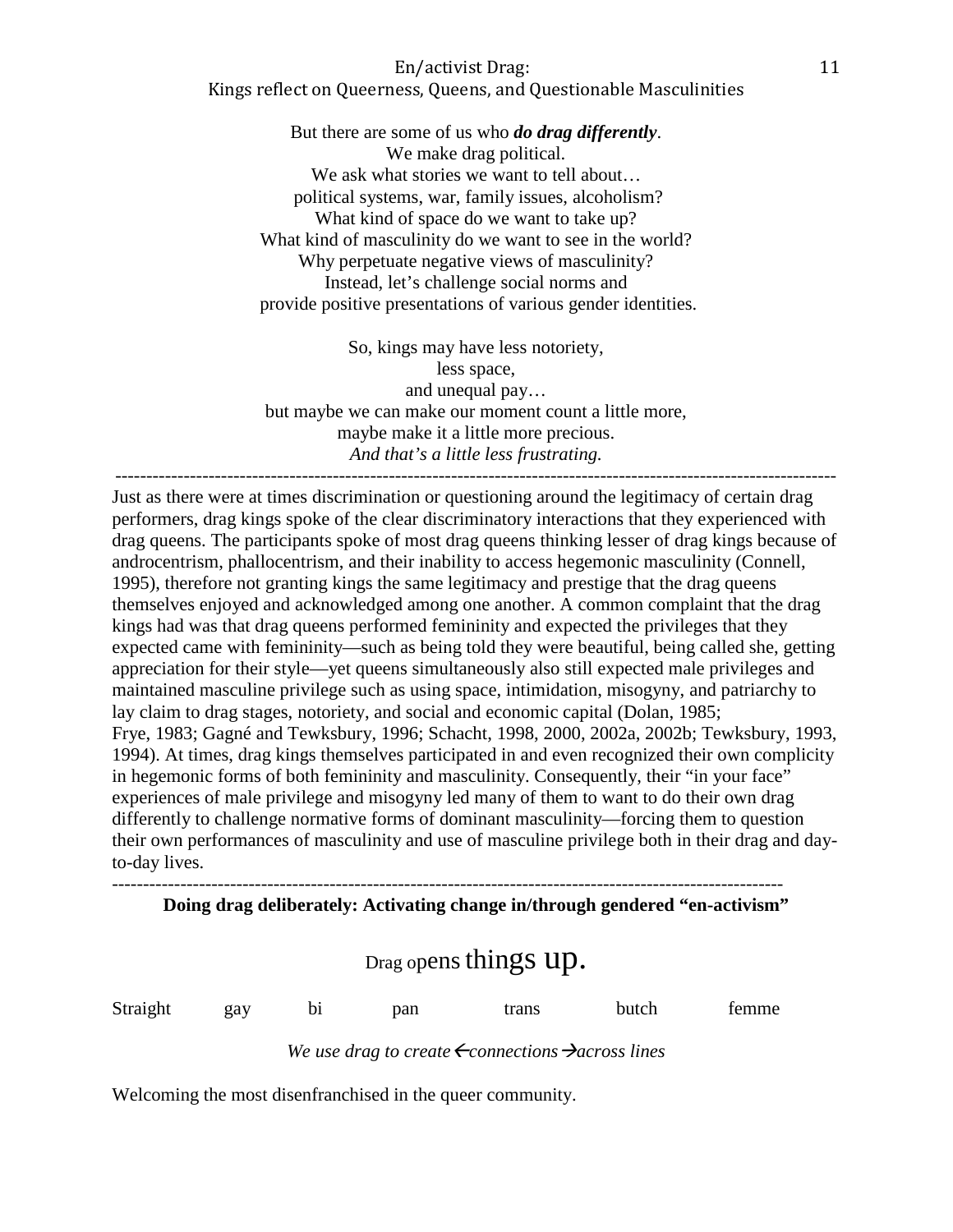Bringing education to straight people. Welcoming all sexual and gender identities to share in connection; to connect with one another.

Straight woman $\leftarrow$   $\rightarrow$  gay man lesbian $\leftarrow$   $\rightarrow$  straight man trans man $\leftarrow$   $\rightarrow$  queer person

*We use drag to show there's no black and in those moments of connection*

Things change. Love becomes. We connect, not repel. we bring someone into us, entertain them, get their attention for the right reasons, feed them what they want.

*We use drag to change the ways we think about attraction as lines of desire are blurred.*

Fluid identities, fluid presentations sharing space. Encouraged by drag to be more fluid with their own selves as they become who they are or who they want to be.

Offering different perspectives, supporting or reflecting trans identities, challenging stereotypes of gender, supporting genderqueer spectrums the breath of gender identity, the array of body types. Bringing things to light to validate one another.

*We use drag to welcome, educate, create inclusive messages, and open conversations.*

We use drag to brake down boxes,

make genderqueer safe spaces, reflect the queer community change the way we are accepted, challenge the ways we are judged.

*We use drag to encourage all the genders and sexualities we want to see in the world.*

Drag kings often found themselves navigating misogyny as they attempted to make space for themselves within a drag queen-controlled performance space. Rupp et al (2010) also found such activist intentions in drag king performances stating that drag kings "performed in numbers with the intention of challenging their audience not only on issues of gender and sexuality, but race, class, body size, and war, to name a few (p. 287). Their interactions with drag queens' masculinities and general masculinities within the world led many of them to re-consider how they chose to take up and perform masculinity and present themselves as "gender outlaws" as an act of political resistance to hegemonic gender norms (Rupp et al, 2010, p. 288). They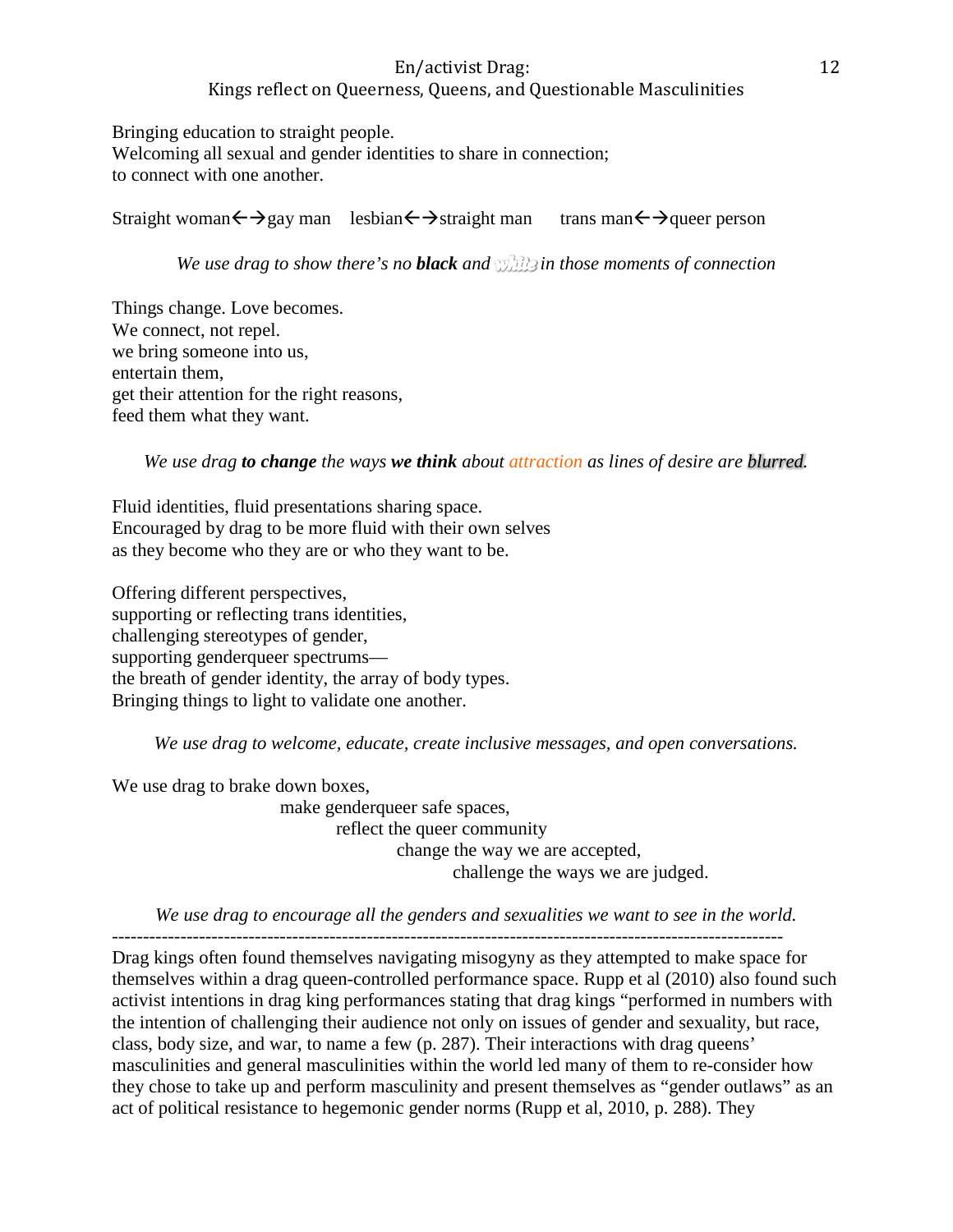recognized the problems with heteronormative, hegemonic masculinities and often attempted to use drag as a space to perform such masculinity as parody to draw attention to absurdity and/or perform masculinity differently in a way that challenged constructions of normative white, middle class masculinity. Many theorists recognize that drag king performances influenced by queer theory are "transgressive actions that destabilize gender and sexual categories" by making visible the socially constructed nature of femininity, heterosexuality, and all hegemonic genders and sexualities (Butler, 1990, 1993; Garber, 1992; Lorber, 1994, 1999; Muñoz, 1999; Rupp & Taylor, 2003). As such, drag king performances are "a form of resistance that undermines the assumed connections among heteronormative, hegemonic, and androcentric masculinity, femininity, and sexuality (Moloney & Fenstermaker, 2002; Rupp et al., 2010).

Rather than simply reproduce what it "means to be a man," many participants saw their use of drag as an act of activism. Some felt their performance asked the audience to consider what else masculinity might be and what might feminine masculinity or masculine femininity look like. Others felt that their performance moved beyond notions of feminine and masculine and instead encouraged the consideration of a genderqueer space or even a genderless world. While not all drag king performances take an activist stance, many of our participants hoped that by enacting and embodying the "doing of gender differently," they might help breakdown normative gendered expectations and encourage others to think and act in more inclusive ways.

### Summary Discussion

As interest in drag kings heightens, a stable definition of "who/what" is a drag king is continually disrupted. While it is often assumed by those outside of the community that drag kings must be lesbian and cisgender females (individuals who identify and present in-line with cultural expectations of their phenotype/biological body) in actuality the diversity of drag king performers is much more complex. Such complexity includes drag kings of various genders, sexualities, races, and other intersections. As Rupp et al. (2010) noted, "Drag kinging includes female-bodied individuals performing masculinity, transgender identified performers performing masculinity or femininity, and female identified individuals performing femininity, the latter known as 'bio queens'" (p. 276).

Unfortunately, popular American culture often ignores these complexities of identities and the ability to "do drag differently" in ways that re-create drag spaces, notions of gender, performance, and masculinity itself, within contexts defining what it means to do drag. However,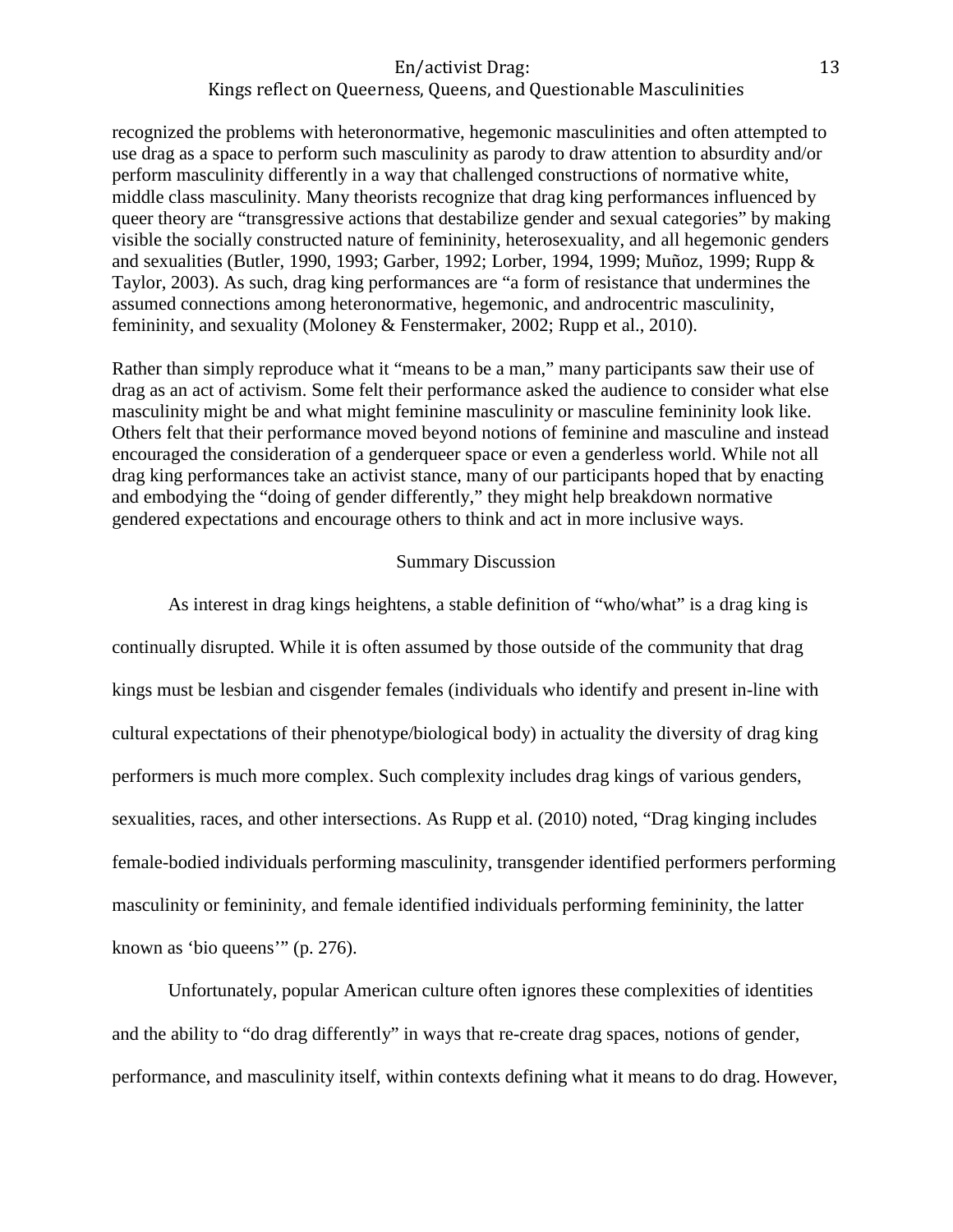## Kings reflect on Queerness, Queens, and Questionable Masculinities

the kings interviewed clearly engaged with "doing drag differently" as they broke down binary thinking around gender and embodiment, masculinity and femininity, and inner truths and outer masks, all the while navigating—both subverting and/or reinforcing—complex societal expectations of gender and subcultural expectations for what it means to do drag. They negotiated their own identities, the ways they were perceived by others, how they were treated by drag queens, and what kinds of space they wanted to make for their own performances both on and off stage.

### *(Re)conceptualing Normative Gender*

In particular, (re)conceptualizing gender though thinking more critically about drag, forces us to think differently about gender and recognize that it "has no ontological status apart from the various acts which constitute its reality" (Butler, 1990, p. 136). Rather, as the above narratives illustrated, the "ways in which kings were responding to and testing the limits of conceptualizations of gender" highlighted the performative of gender. Specifically, the external production of gender through signs and discourse was made legible, and the need for a constant repetition of those signs and discourses in order to secure a fixed perception of gender's "truth, stability, and depth" became clear. In other words, drag helps to show that rather than representing an inner truth, gender is simply a fabrication of power articulated onto the body through forms of corporeal repetition. Detached from ontological absolutes, gender roles prescribed by society then all become performative—legitimized as "real" through signs and discourses that bodies repeat in order to be "read" by others as gendered beings (Butler). *Drag as Parody*

And if gender has no inner truth, but rather is performative, how do we come to know what expressions of gender in drag are "real, true, original and deep" and what expressions are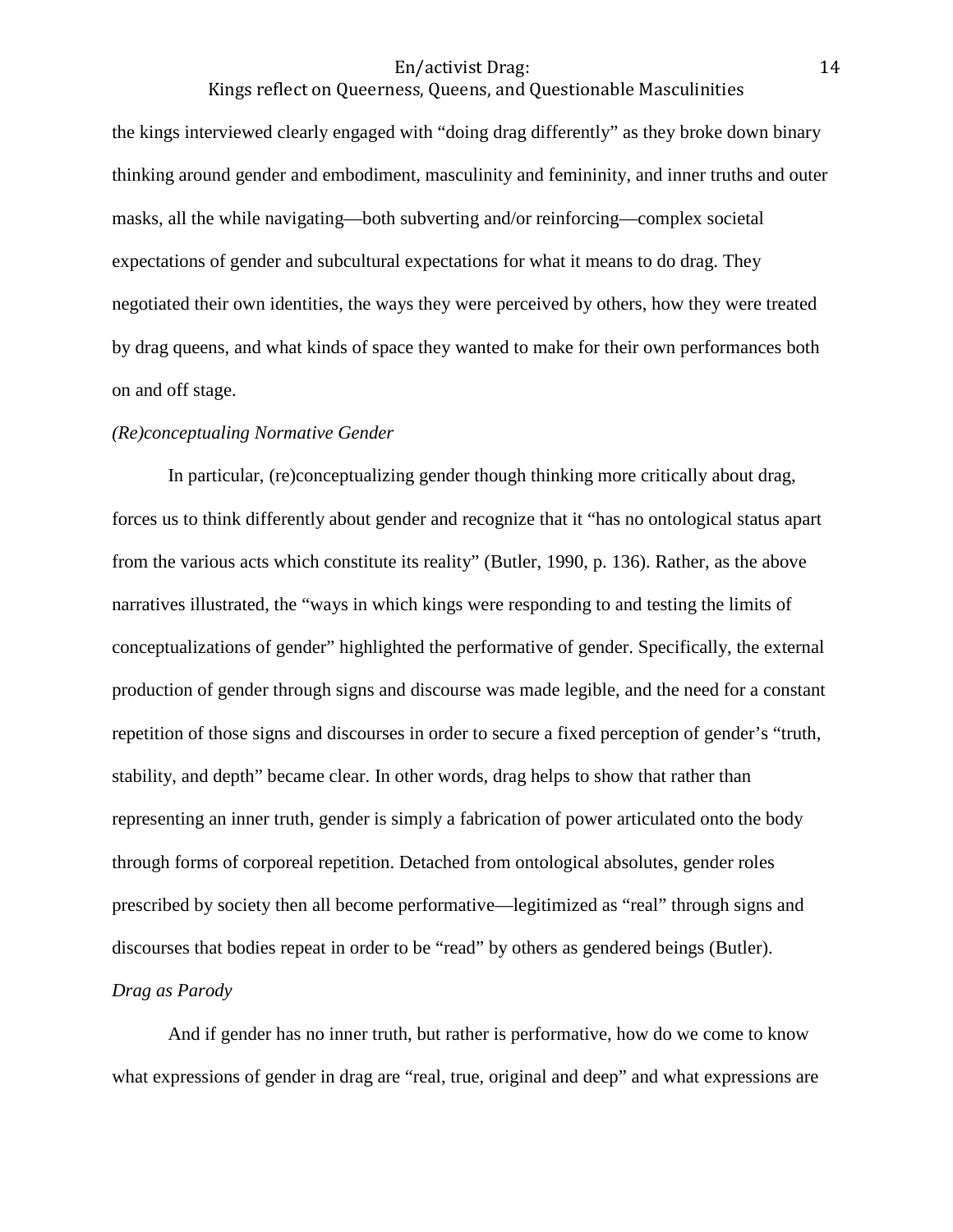## Kings reflect on Queerness, Queens, and Questionable Masculinities

the performance? And this is the question deconstructed by Butler's (1990) notion of drag as parody. She asked, which is the "truth" of a person's gender—their "deep" biological sex as man/woman or the performance of masculine/feminine on the "surface"? However, Butler questions even a metaphysical divide between depth and surface. In other words, the traditional lines of inner truth and outward appearance are deconstructed, troubling the existence of any depth or surface, true or original gender. Rather than there ever being "an original or primary gender identity," Butler instead theorized that all gender is simply "the notion" of an original, rather than an *actual* original—highlighting the fiction of gender through the imitation of it in drag. As Butler wrote, "In imitating gender, drag implicitly reveals the imitative structure of gender itself—as well as its contingency" (p. 137). Therefore, drag forces us to reconsider relationships between sex/gender/self and binaries of male/female in any absolute, given, stable configuration.

Yet, although drag helps to reveal the fiction of gender—opening up the possibilities of "doing gender differently"—Butler (1993) later cautioned against an assumption that drag necessarily creates an *inherently subversive* alternative to taken-for-granted expectations of gender. Rather, she warned that "drag may well be used in the service of both the denaturalization and reidealization of hyperbolic heterosexual gender norms (Butler, 1993, p. 125).

### *Drag as Subversion*

And how might kings we interviewed make sure to create subversive performances? Quite often the extent to which a king performance is considered subversive depends on the audience's read concerning the stability of the performers underlying gender identity. Surkan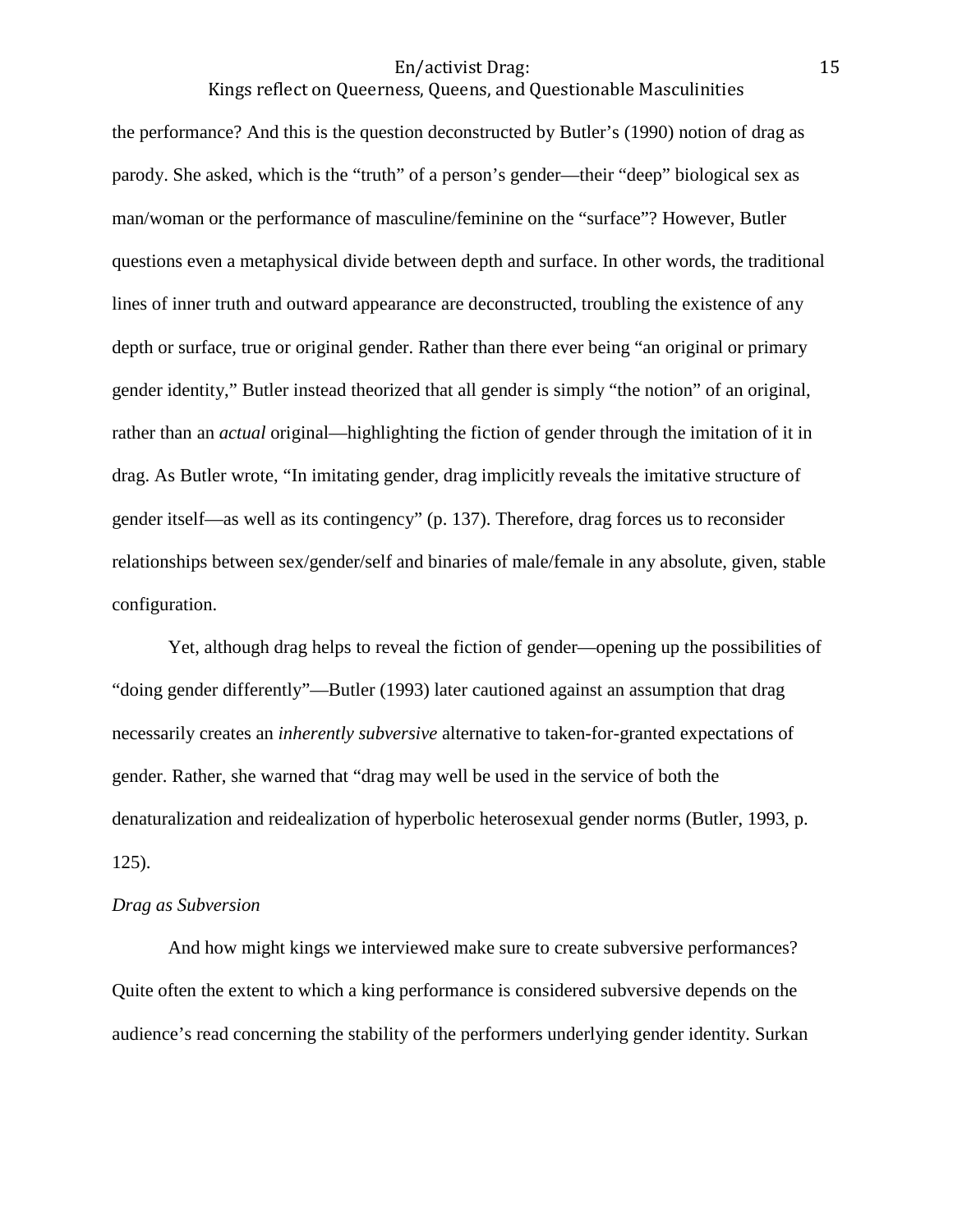(2003, p. 183) explained the "conundrums" of king subversion in relation to Butler's notions of drag as parody when she wrote,

If at the conclusion of the show, the king's masculine presentation is erased in a return to the feminine, the performance is seen to be an example of gender fluidity, but one that fails to subvert binary gender categories. On the other hand, if the stated masculinity is understood to be an extension of the performer's own female masculinity, the performance is a counter-demonstration of the fluidity of gender, but a transgression of the conventional sex/gender system, which maps masculine to male, feminine to female. Yet each of these scenarios relies on an understanding of the performer's prior gender identity as stable and recognizable as either masculine or feminine (butch or femme), which seems to carry us further away from Butler's description of drag as a parody of 'the notion of an original or primary gender identity.

Enactments that rely upon the acceptance of the same stable structures that Butler's parody rejects as "real" fail to successfully engage in discursively subversive practices without simultaneously upholding limiting notions of gender and sexuality. However, as we saw in our data, kinging that rejects such structure through complicating and layering performances, queering gender, challenging misogynist structures, and presenting non-normative sexualities instead make the parody of drag even more visible by showing the limits and cracks of normative gender identity. In particular, these multi-layered performances question the existence of normative gender identity as a necessity or requirement for drag, and help to subvert the expectations of status quo.

### *Doing drag differently*

But what then happens when there is not a normative gender identity underlying drag? What happens when there is "no pretty girl" underneath masculine drag, but instead a "butch" female masculinity performing male performing femininity" (Surkan, 2003, p. 172)? Such complexity "disengages masculinity from the male body" and reveals the series of layers that result in "a sophisticated queer performativity" (Surkan). This queer performativity calls into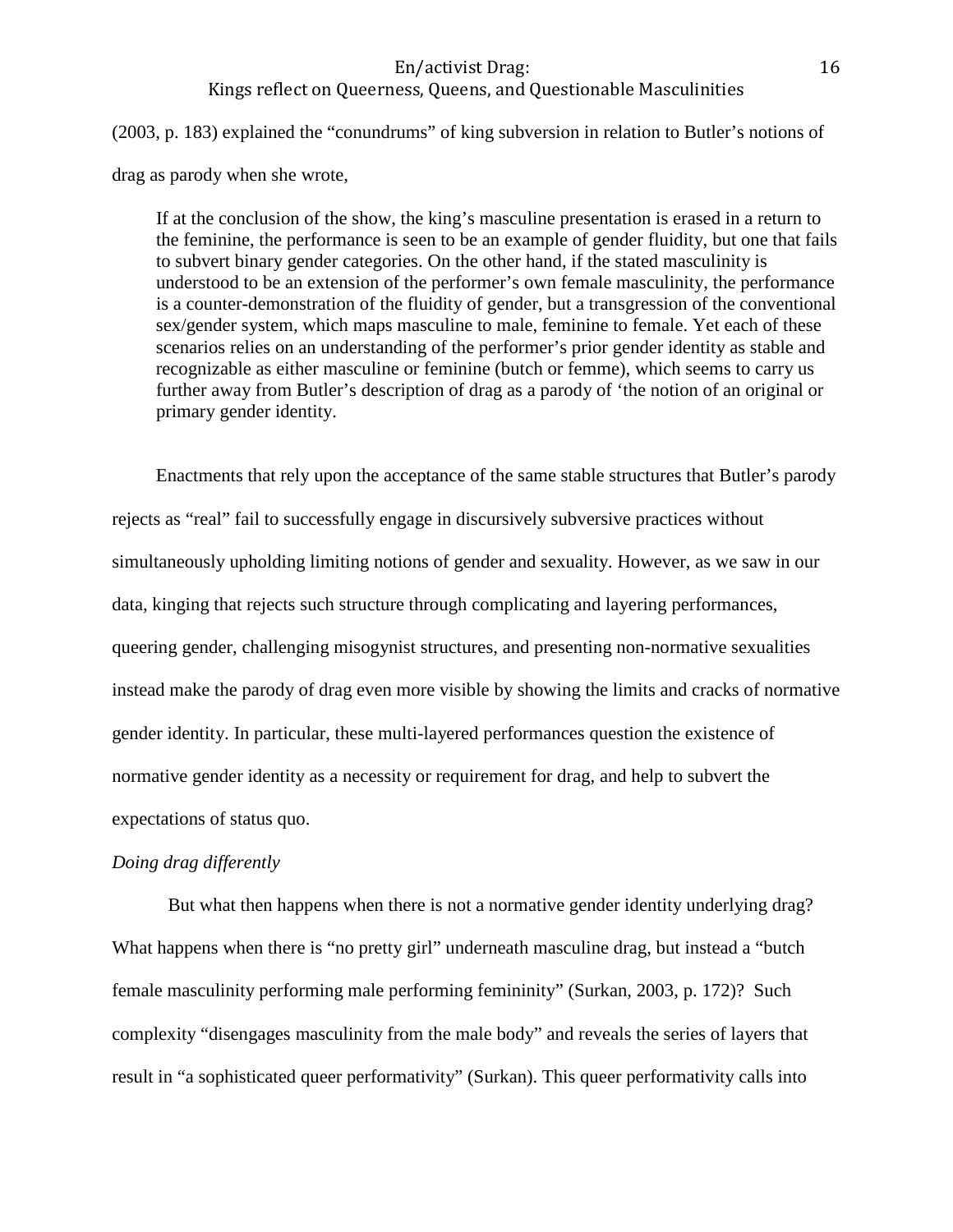## Kings reflect on Queerness, Queens, and Questionable Masculinities

question and opens up stable gender—even at times questioning the usefulness fluid gender as a replacement for normative conceptualizations. For example, while scholars often call for fluid gender, Halberstam (1998) warns that we must be cautious in such a call because, "If what we mean by saying gender is 'fluid' is simply that one can willfully slide from one end of the gender scale to the other, the stakes and the consequences are radically different for the actor or drag performer than for the gender deviant" (p. 166).

However, in our research we often found that the distinctions between drag performer and day-to-day "gender deviant" were blurred as queer performativity was enacted in multiple ways both on and off stage. Such blurring continues to show the complexity of contemporary drag, as current renditions shift between entertainment and identity, putting into question the relationships or equations such as sex/gender, masculinity/femininity, heterosexual/homosexual, depth/surface, outer/inner, stage/street, and butch/femme (Hennessey, 1993). And this is the work the drag kings interviewed spoke about—the work of making sure their drag, whether on stage or off worked to transform the ways gender and sexuality were understood in order to open up spaces to do drag, and do life differently.

### *Final Thoughts*

Contemporary drag kings, therefore, no longer simply invert or reverse gender binaries, but instead "go beyond the simple reversals predicated on binary conceptions of sex and gender to create new gender configurations and new contests in which to understand them" (Surkan, 2003, p. 172). This complex nature of contemporary drag performers and their gendered performativities create new spaces that no longer rely simply on stable, binary gender identities (male/female) and can no longer simply be labeled as either subversive or not.

Drag is not inherently subversive, and at times even has the opposite effect of reinforcing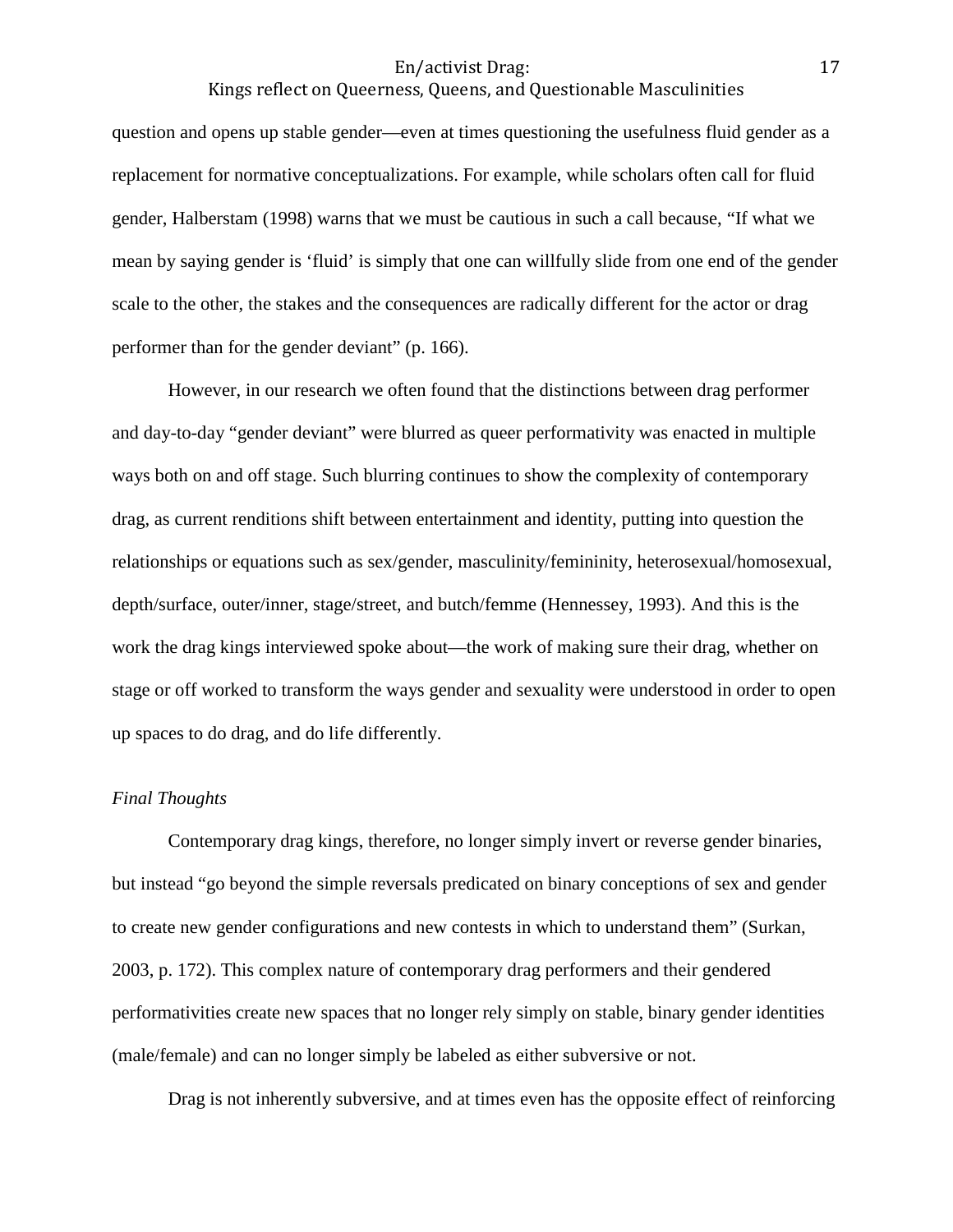## Kings reflect on Queerness, Queens, and Questionable Masculinities

binaries, taken-for-granted gendered expectations, and status quo. Yet, the kings' awareness of their own gender and their performances of masculinity increased the chance for their drag to encourage (en)activist practices that worked towards productive alternatives to conventional gender, normative sexualities, dominant power relations, and the potentials of drag (Halberstam, 1998). It is through these en(activist) drag kings that we are moved to new spaces where reconfigurations of "gender-in-process" and gender transformations challenge "reductive readings of female-to-male drag" (Surkan, 2003, p. 183). It is from within these spaces that we can continue to ask critical questions of *queerness, Queens, and questionable masculinities*.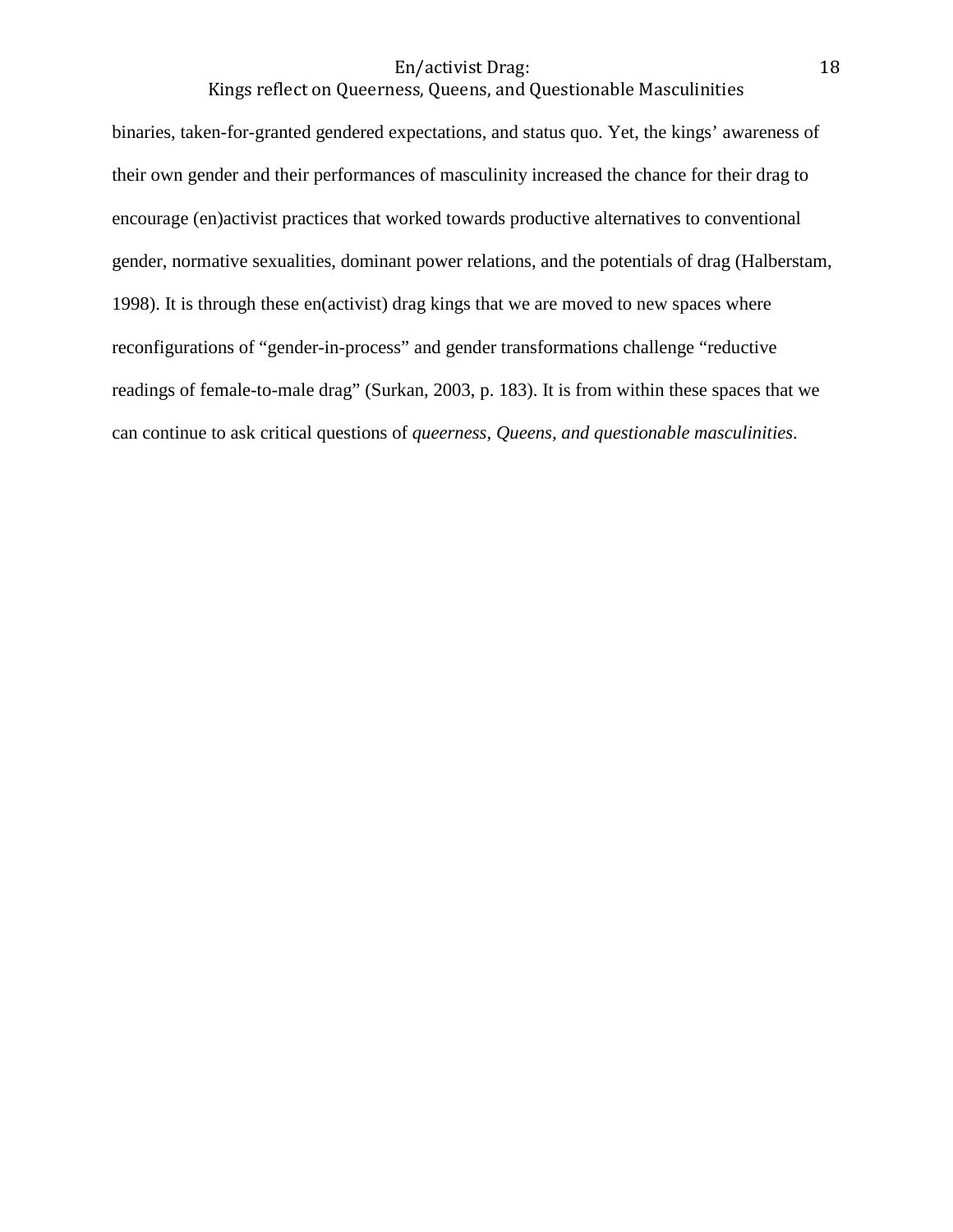### **References**

- Barad, K. (2007). *Meeting the universe halfway: Quantum physics and the entanglement of matter and meaning*. Durham, NC: Duke University Press.
- Barnett, J. T., & Johnson, C. W. (2013). We are all royalty: Narrative comparisons of a drag queen and king. *Journal of Leisure Research, 45*(5), 677-694
- Baudrillard, J. (1998). Simulacra and simulations. In M. Poster (Ed.), *Jean Baudrillard: Selected Writings* (pp. 218-234). Stanford, CA: Stanford University Press. (Original work published 1981)
- Beemyn, B. G. (2009). Genderqueer. *GLBTQ Arts*, (*1*)2, 23-41.
- Berbary, L.A. (2011). Post-structural *writerly* representation: Screenplay as creative analytic practice. *Qualitative Inquiry, 17*(2), 186-196.
- Berbary, L.A. (2015). Creative analytic practices: Onto-episto-theoretical attachments, uses, and constructions within humanist qualitative leisure research. *International Leisure Review, 2*(4), 27-55.
- Boles, J.C. & Berbary, L.A. (2014). Legacy of our grandmothers: "I'm taking this picture so when you're dead I'll have it." *Qualitative Inquiry, 5*(2), 34-28.
- Brown, G. M. (Producer), & Kidron, B. (Director). (1995). *To Wong Foo, thanks for everything, Julie Newmar* [Motion picture]. United States: Universal Pictures.
- Butler, J. (1990). *Gender trouble: Feminism and the subversion of identity*. New York, NY: Routledge.
- Butler, J. (1993). *Bodies that matter: On the discursive limits of sex*. New York, NY: Routledge.
- Connell, R. W. (1995). *Masculinities*. Cambridge, UK: Polity Press.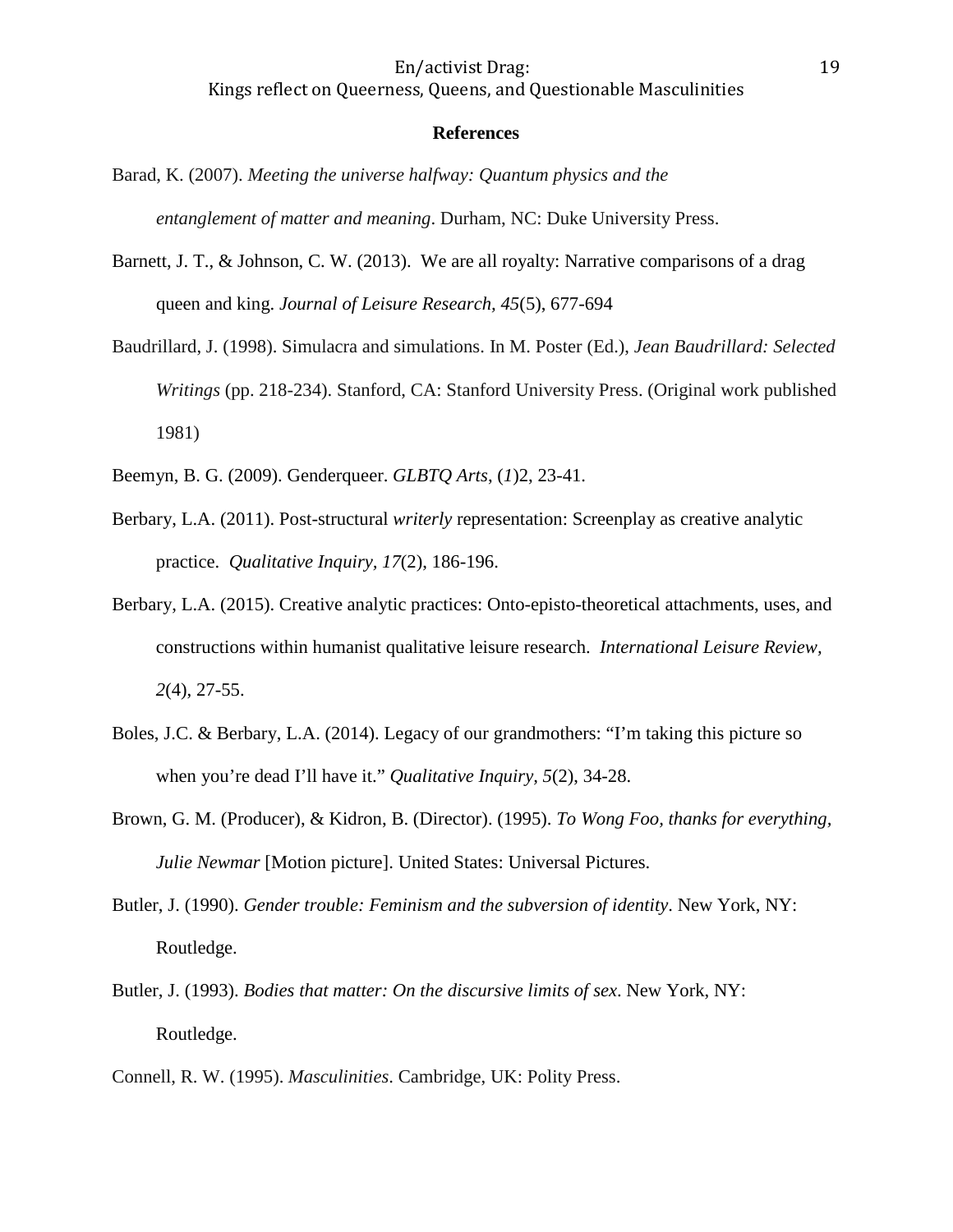Costa, L., & Matzner, A. (2007). *Male bodies, women's souls: Personal narratives of Thailand's transgendered youth.* New York, NY: Hawthorne Press.

Derrida, J. (1976). *Of grammatology*. Baltimore, MD: The Johns Hopkins University Press.

Dolan, J. (1985). Gender impersonation onstage: Destroying or maintaining the mirror of gender roles? *Women and Performance: A Journal of Feminist Theory 2*(2), 5–11.

Frye, M. (1983). *Politics of reality*. Freedom, CA: Crossing Press.

- Gagné, P., & Tewksbury, R. (1996). No "man's" land: Transgenderism and the stigma of the feminine man. In V. P. Demos & M. T. Segal (Eds.), *Advances in gender research* (pp. 115–155). Greenwich, CN: JAI Press.
- Garber, M. (1992). *Vested interests: Cross-dressing and cultural anxiety*. New York, NY: Routledge.
- Gysels, M., Shipman, C., & Higginson, I. J. (2008). Is the qualitative research interview an acceptable medium for research with palliative care patients and carers? *BMC Medical Ethics, 9*(7), 203-224.
- Halberstam, J. (1998). *Female masculinity*. Durham, NC: Duke University Press.
- Hamlin, M., & Clark, A. (Producers), & Elliott, S. (Director). (1994). *The adventures of Priscilla, queen of the desert* [Motion picture]. United States: Gramercy Pictures.

Harris, D. (2005). *Diary of a drag queen*. New York, NY: Carroll & Graf Publishers.

- Hennessy, R. (1993). Queer theory: A review of the "differences" special issue and Wittig's "the straight mind". *SIGNS, 118*(4), 964-973.
- Lewis, S., & Johnson, C. W. (2011). But it's not that easy: Negotiating (trans) gender expressions in leisure spaces. *Leisure/Loisir, 35*(2), 115-132.

Lorber, J. (1994). *Paradoxes of gender.* New Haven, CT: Yale University Press.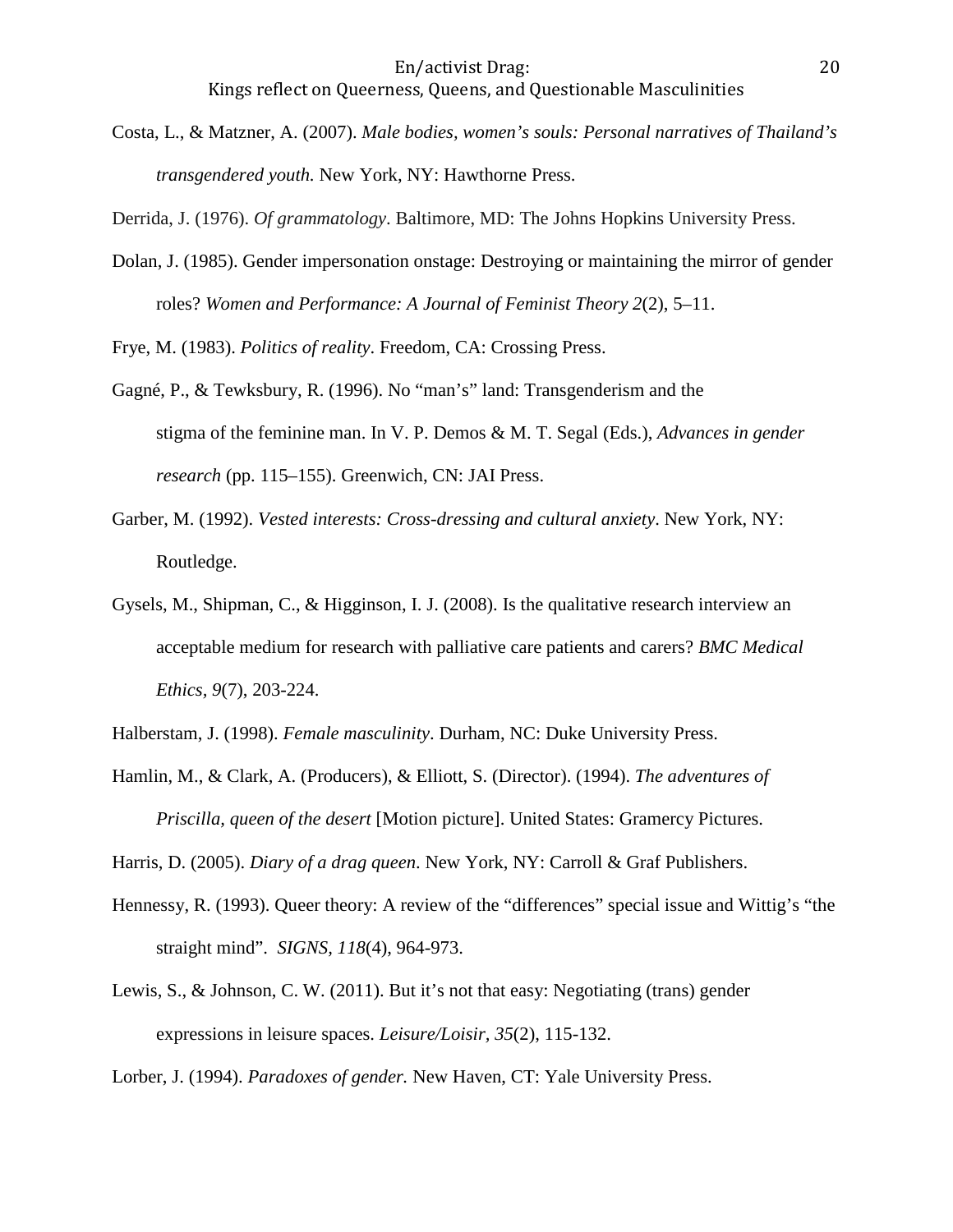- Lorber, J. (1999). Crossing borders and erasing boundaries: Paradoxes of identity politics. *Sociological Focus, 32*(4), 355–370.
- Mattingly, C., & Lawlor, M. (2000). Learning from stories: Narrative interviewing in crosscultural research. *Scandinavian Journal of Occupational Therapy, 7*, 4-14.
- Moloney, M., & Fenstermaker, S. (2002). Performance and accomplishment: Reconciling feminist conceptions of gender. In S. Fenstermaker & C. West (Eds.), *Doing gender, doing difference* (pp. 189–204). New York, NY: Routledge.
- Muñoz, J. E. (1999). *Disidentifications: Queers of color and the performance of politics*. Minneapolis, MN: University of Minnesota Press.
- Namaste, V. K. (2005). *Sex change, social change: Reflections on identity, institutions and imperialism.* Toronto, ON, Canada: Women's Press.
- Newton, E. (1972). *Mother camp: Female impersonators in America*. Chicago, IL: The University of Chicago Press.
- Parry, D. C., & Johnson, C. W. (2007). Contextualizing leisure research to encompass complexity in lived leisure experience: The need for creative analytic practice. *Leisure Sciences, 29,* 119-130.
- Riessman, C. K. (2007). *Narrative methods for the human sciences.* Los Angeles, CA: SAGE Publications.
- Rupp, L. J., & Taylor, V. (2003). *Drag queens at the 801 Cabaret*. Chicago, IL: The University of Chicago Press.
- Rupp, L.J, Taylor, V., & Shapiro, E.L. (2010). Drag queens and drag kings: The difference gender makes. *Sexualities, 13*(3), 275-294.
- Schacht, S. P. (1998). The multiple genders of the court: Issues of identity and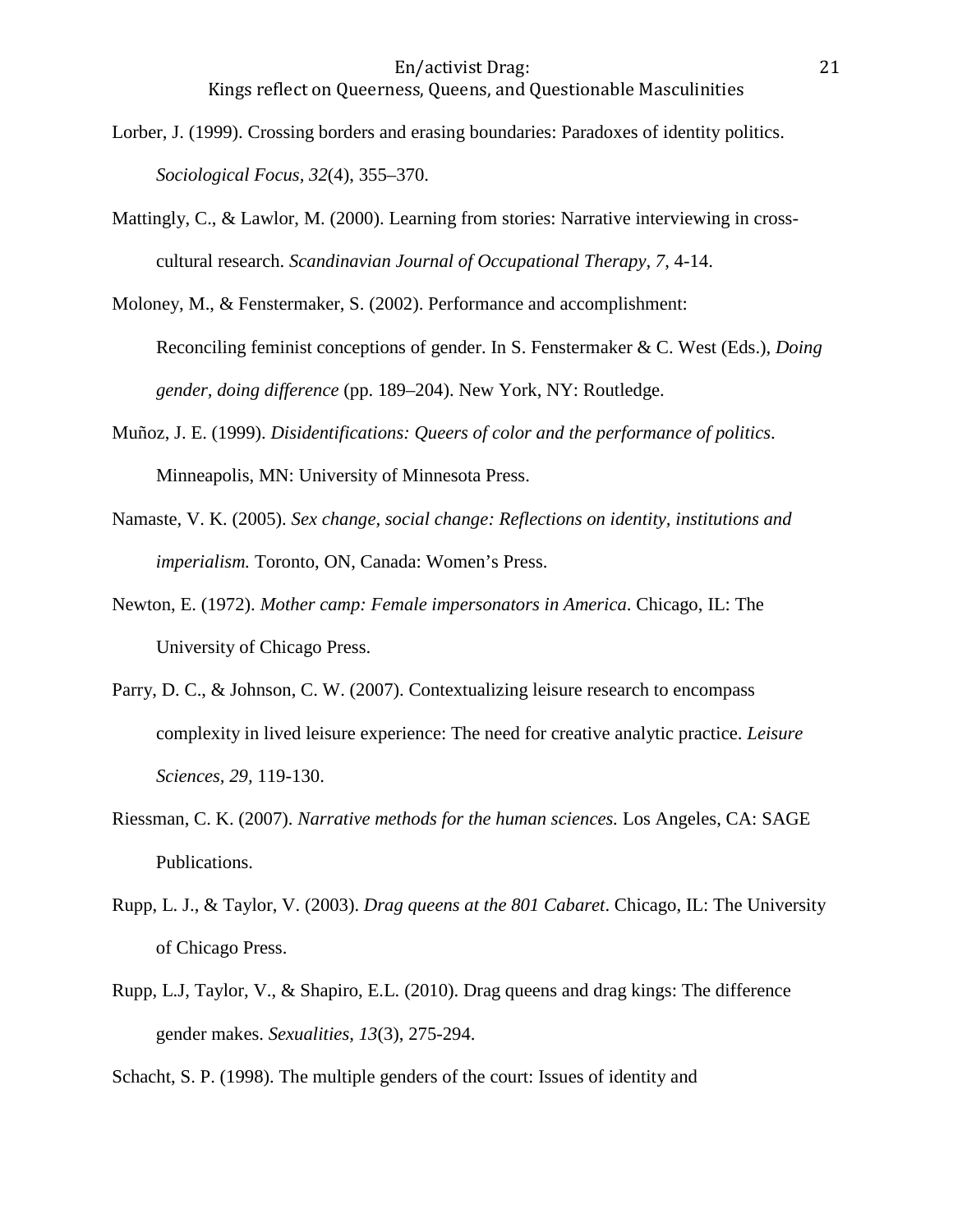Kings reflect on Queerness, Queens, and Questionable Masculinities performance in a drag setting. In S. Schacht & D. Ewing (Eds.), *Feminism and men: Reconstructing gender relations* (pp. 202–224). New York, NY: New York University Press.

- Schacht, S. P. (2000). Gay masculinities in a drag community: Female impersonators and the social construction of "other." In P. Nardi (Ed.), *Gay masculinities* (pp. 247–268). Newbury Park, CA: Sage.
- Schacht, S. P. (2002a). Four renditions of doing female drag: Feminine appearing conceptual variations of a masculine theme. In P. Gagné & R. Tewksbury (Eds.), *Gendered sexualities* (pp. 157–180). New York, NY: JAI Press.
- Schacht, S. P. (2002b). Turnabout: Gay drag queens and the masculine embodiment of the feminine. In N. Tuana, W. Cowling, M. Hamington, G. Johnson, & T. MacMullen (Eds.), *Revealing male bodies* (pp. 155–170). Bloomington, IN: Indiana University Press.
- Schacht, S. P., & Underwood, L. (2004). The absolutely fabulous but flawlessly customary world of female impersonators. *Journal of Homosexuality*, *46*(3), 1-17.
- Squire, C. (2008). Experience-centered and culturally-oriented approaches to narrative. In M. Andrews, C. Squire, & M. Tamboukou (Eds.), *Doing narrative research* (pp. 41-63)*.*  London, UK: SAGE Publications.
- Squire, C., Andrews, M., & Tamboukou, M. (2008). Introduction: What is narrative research? In M. Andrews, C. Squire, & M. Tamboukou (Eds.), *Doing narrative research* (pp. 1-21). London, UK: Sage Publications.
- Stuhlmiller, C. M. (2001). Narrative methods in qualitative research: Potential for therapeutic transformation. In K. R. Gilbert (Ed.), *The emotional nature of qualitative research* (pp. 63-80). Boca Raton, FL: CRC Press LLC.